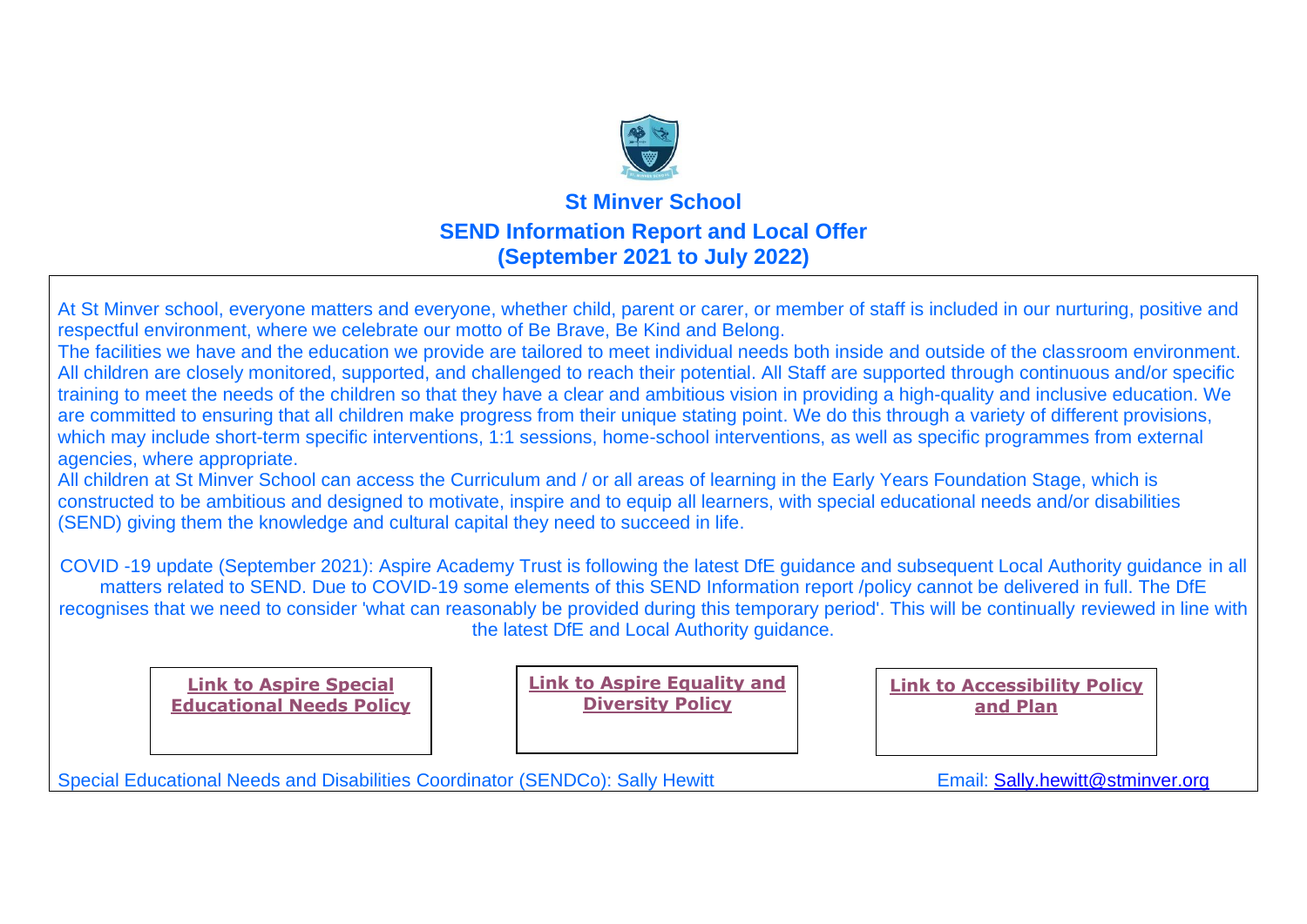## **The levels of support and provision offered by St Minver School**

**1.** A Pupil's Voice -listening to and responding to children

| Whole school approaches                                                                                                                                                                                                                                                                                                                                                                                                                                                                          | Additional, targeted support and                                                                                                                                                                                                                                                                                                                                                                                          | Specialist, individualised support and                                                                                                                                                                                                                                                     |
|--------------------------------------------------------------------------------------------------------------------------------------------------------------------------------------------------------------------------------------------------------------------------------------------------------------------------------------------------------------------------------------------------------------------------------------------------------------------------------------------------|---------------------------------------------------------------------------------------------------------------------------------------------------------------------------------------------------------------------------------------------------------------------------------------------------------------------------------------------------------------------------------------------------------------------------|--------------------------------------------------------------------------------------------------------------------------------------------------------------------------------------------------------------------------------------------------------------------------------------------|
| The universal offer to all children                                                                                                                                                                                                                                                                                                                                                                                                                                                              | provision                                                                                                                                                                                                                                                                                                                                                                                                                 | provision                                                                                                                                                                                                                                                                                  |
| The views and opinions of all pupils<br>are<br>listened to and valued.<br>Pupils voice is heard through:<br>- School Council<br>- Pupil Conferencing<br>- Class discussion/circle time<br>- Feedback through marking<br>- pupil questionnaires<br>Children's achievement both in and<br>out of school are celebrated and<br>shared through assemblies and<br>displays.<br>Safeguarding and SEND concerns are<br>discussed sensitively and<br>appropriately, following the correct<br>guidelines. | Pupils are consulted during the 'On<br>Alert' and 'SEND Review' phase in<br>terms of a view point on their<br>progress, strengths, aspirations and<br>any concerns they may have.<br>SEND children contribute their ideas<br>to reviews.<br>SEND children are given additional<br>support through differentiated<br>planning, supportive resources and<br>adult guided group discussion/work.<br><b>FRIENDS Programme</b> | A pupil's views is an integral part of<br>TAC meetings, SEND and EHCP<br>Reviews.<br>Pupils are engaged and supported in<br>monitoring and reviewing individual<br>targets.<br>All staff are available to listen, advise<br>and help children at all times.<br><b>Talking Mat sessions</b> |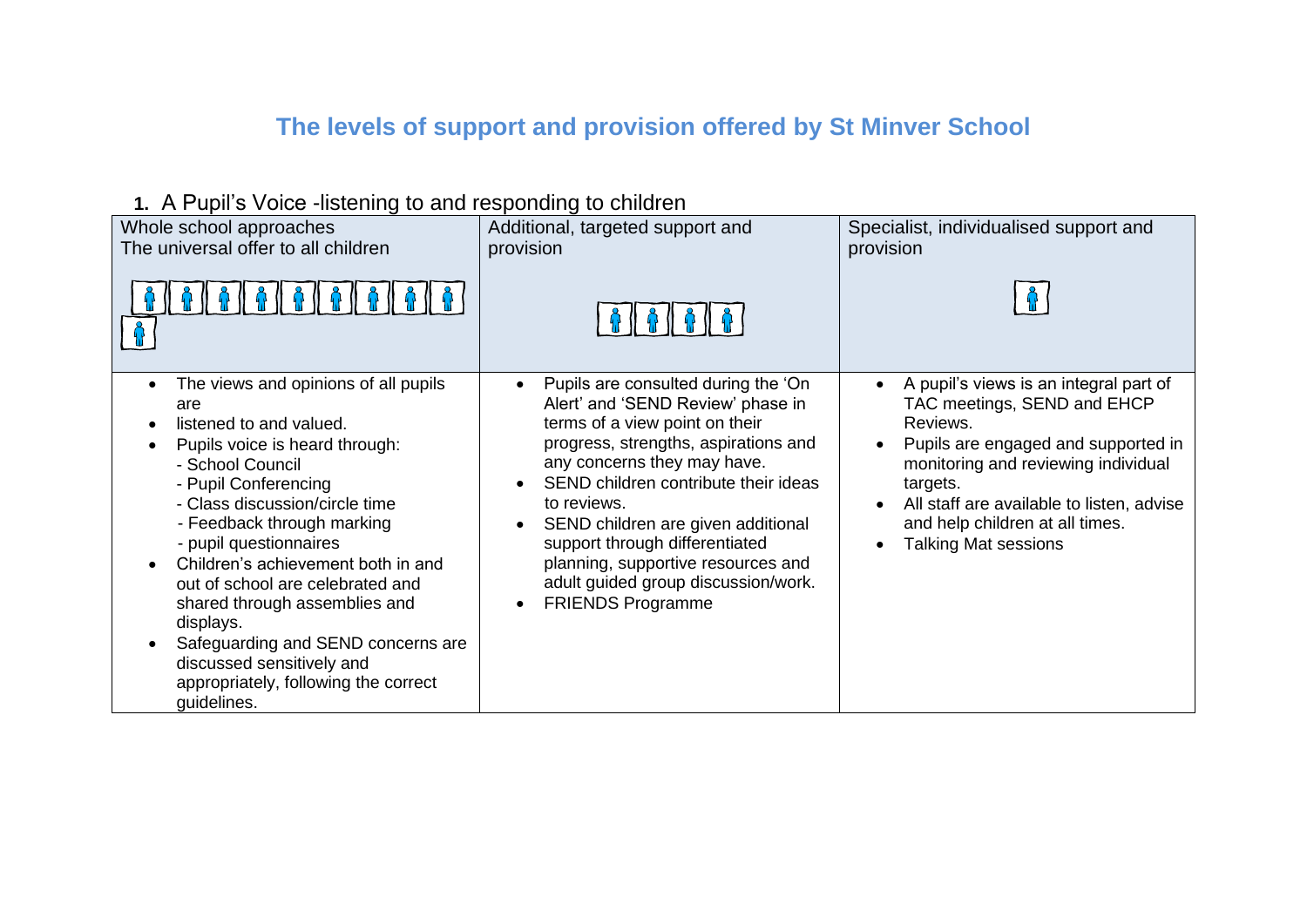## 2. Partnership with parents and carers

| Whole school approaches<br>The universal offer to all children                                                                                       | Additional, targeted support and<br>provision                                                                                                       | Specialist, individualised support and<br>provision                                                          |
|------------------------------------------------------------------------------------------------------------------------------------------------------|-----------------------------------------------------------------------------------------------------------------------------------------------------|--------------------------------------------------------------------------------------------------------------|
|                                                                                                                                                      |                                                                                                                                                     |                                                                                                              |
| The school works in partnership with<br>$\bullet$<br>all parents and carers.                                                                         | Families are invited to attend extra-<br>$\bullet$<br>curricular activities where<br>appropriate.                                                   | Parent/carers are supported in<br>attending, and are actively involved<br>in all meetings where appropriate. |
| Where possible we have an open-<br>$\bullet$<br>door Policy and there are timetabled<br>opportunities for parents to 'Drop in' to<br>share concerns. | Websites are available to support<br>parents with homework, newsletters<br>and class letters.                                                       | A parent/carer's views are an integral<br>part of a TAC meeting and a SEND<br>Review.                        |
| The parent/carer is invited to<br>attend a parent or carer/teacher<br>evening termly and can request                                                 | Parents are advised to contact<br>$\bullet$<br>school about concerns at any time in<br>person, by phone, by email,                                  | Advocacy is available to ensure the<br>above.                                                                |
| additional consultations when<br>necessary.                                                                                                          | home/school book or by<br>Facebook.                                                                                                                 | All documentation can be presented<br>in a format that is accessible to<br>individual parents.               |
| Parents are invited to access the<br>school messaging service and/or<br>Facebook page.                                                               | Parents are invited to discuss their<br>child's progression with the class<br>teacher and/or SENDCo when a<br>concern has been raised for a child's | Parents are encouraged to join in<br>with school trips where appropriate.                                    |
| Parent/carers know exactly who to<br>contact if they have any concerns.                                                                              | progress, and when a child's progress<br>is reviewed.                                                                                               | Parents are contacted regularly by<br>the SENDCo, either by TEAMS,<br>phone, email or a letter home.         |
| The school website enables the<br>parent/carer to understand more                                                                                    |                                                                                                                                                     |                                                                                                              |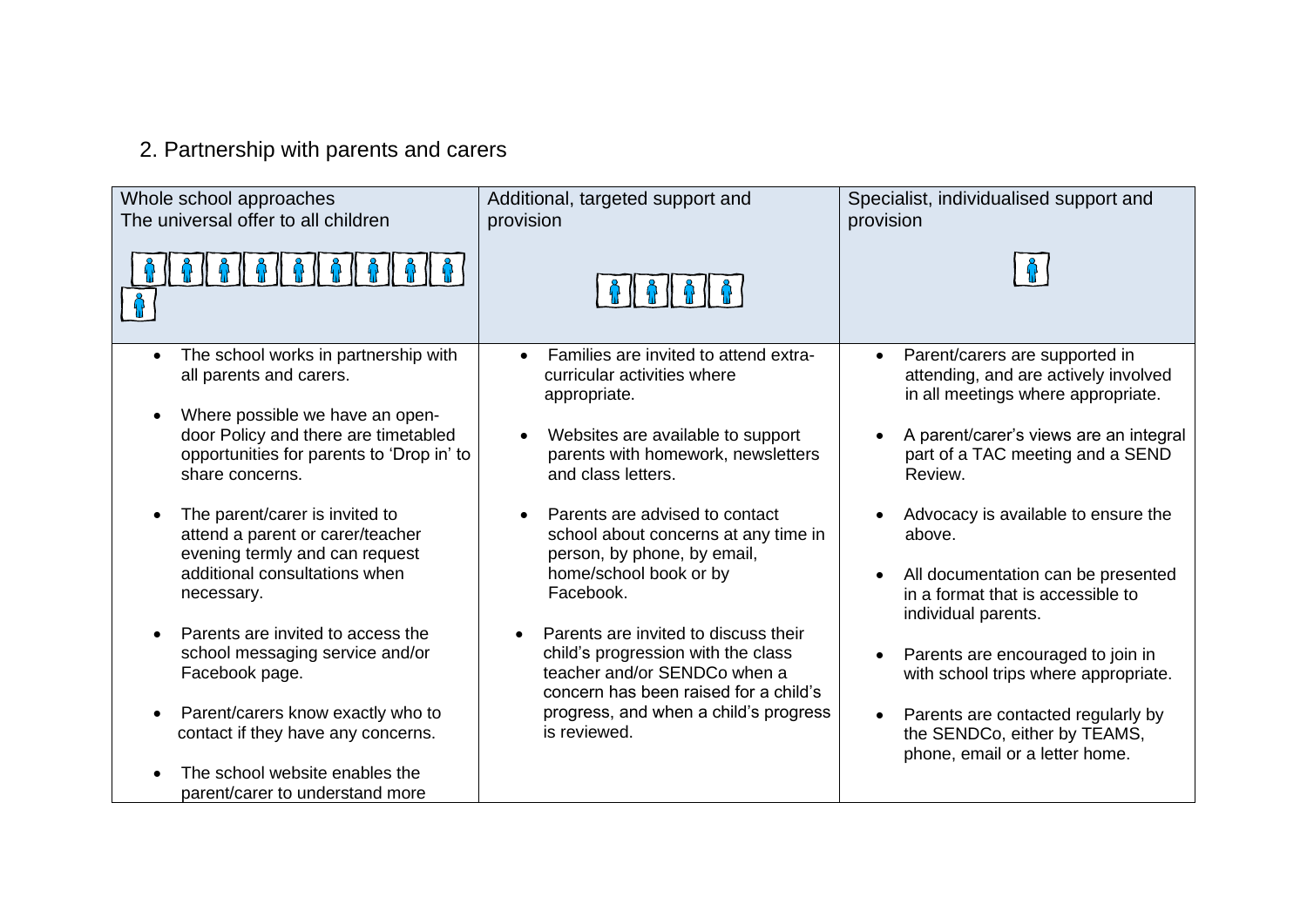| about what their child is learning,<br>special events, trips etc.          | Termly drop-in sessions for parents to<br>have an informal chat about SEND | Parents are encouraged to share<br>$\bullet$<br>their concerns and the concerns of<br>Health Professionals, through the |
|----------------------------------------------------------------------------|----------------------------------------------------------------------------|-------------------------------------------------------------------------------------------------------------------------|
| A Parent questionnaire is sent home<br>addressing specific issues.         |                                                                            | Parent Consultation form, in order to<br>address the issues and concerns<br>that there are, for a child holistically.   |
| Parents of children with a medical<br>concern are consulted annually about |                                                                            |                                                                                                                         |
| an impact a medical condition has on<br>a child.                           |                                                                            | The SENDCo liaises with other<br>agencies, ensuring parents are<br>involved in this process and have                    |
| Parents are signposted to multi-<br>agency support.                        |                                                                            | any additional support they need.                                                                                       |

### 3.The curriculum

| Whole school approaches.<br>The universal offer to all children                                            | Additional, targeted support and<br>provision                                                                | Specialist, individualised support and<br>provision                                                                           |
|------------------------------------------------------------------------------------------------------------|--------------------------------------------------------------------------------------------------------------|-------------------------------------------------------------------------------------------------------------------------------|
|                                                                                                            | <b>ନ (</b> ) ନ () ନ () ନ (                                                                                   |                                                                                                                               |
| The curriculum is designed to ensure<br>the inclusion of all pupils.                                       | The progress of pupils taking part<br>in intervention groups is accessed<br>and reviewed on a regular basis. | Pupils with special needs and/or<br>$\bullet$<br>disabilities can access the curriculum<br>with adult support as appropriate. |
| All pupils, regardless of their ability<br>and/or additional needs, have full<br>access to the curriculum. | The intervention packages are                                                                                | In exceptional circumstances pupils<br>can be dis-applied from some<br>subjects.                                              |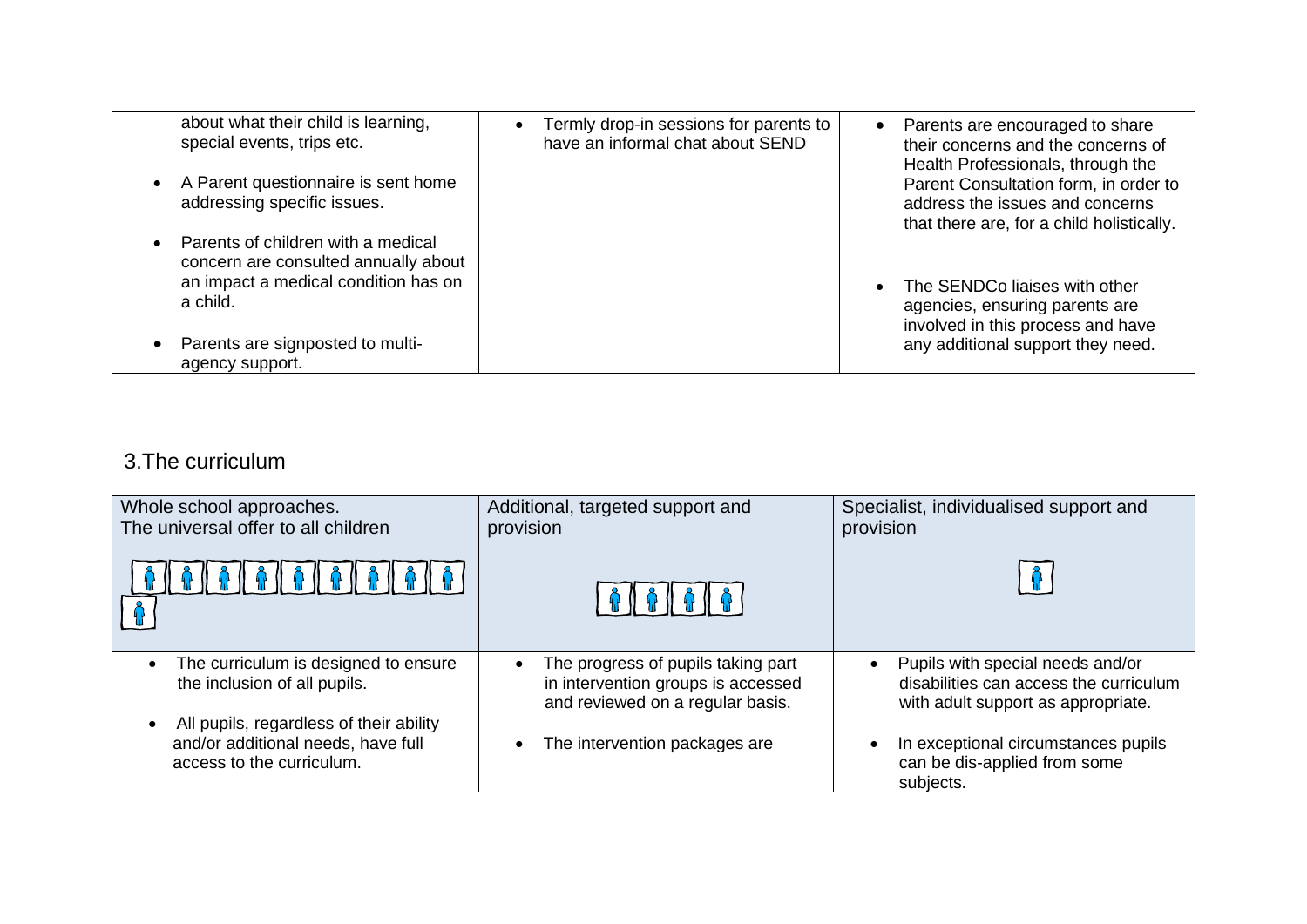| The Dyslexia Screening test, Schonell<br>Spelling test, Salford reading test,<br>Phonics Screening and BVPS test are<br>used to identify pupils who need<br>specific interventions.<br>Pupils are made aware of their next<br>steps towards an objective in a visual<br>format that is personalised to them.<br>Pupil progress is monitored termly,<br>and assessments used to identify | reviewed and adapted or<br>discontinued in light of a pupil's<br>progress.<br>Small group intervention work is<br>$\bullet$<br>focused on specific areas of need<br>which can include:<br>- literacy- reading, phonics,<br>comprehension, spelling<br>- handwriting<br>- numeracy<br>- social skills | Pupils are supported in following their<br>interests, and chosen curriculum,<br>regardless of their SEND and/or<br>disabilities.<br>Intervention work is focused on<br>specific areas of need which can<br>include:<br>- speech and language<br>- visual processing skills |
|-----------------------------------------------------------------------------------------------------------------------------------------------------------------------------------------------------------------------------------------------------------------------------------------------------------------------------------------------------------------------------------------|------------------------------------------------------------------------------------------------------------------------------------------------------------------------------------------------------------------------------------------------------------------------------------------------------|----------------------------------------------------------------------------------------------------------------------------------------------------------------------------------------------------------------------------------------------------------------------------|
| students who need specific<br>intervention.<br>All children have access to resources<br>to support their learning.                                                                                                                                                                                                                                                                      | - auditory memory skills<br>- gross/fine motor skills and<br>coordination-<br>- Social, Emotional and Mental Health                                                                                                                                                                                  |                                                                                                                                                                                                                                                                            |

## 4. Teaching and learning

| Whole school approaches<br>The universal offer to all children                                                                                             | Additional, targeted support and<br>provision                                                                                      | Specialist, individualised support and<br>provision                                           |
|------------------------------------------------------------------------------------------------------------------------------------------------------------|------------------------------------------------------------------------------------------------------------------------------------|-----------------------------------------------------------------------------------------------|
| <b>60606060</b>                                                                                                                                            |                                                                                                                                    |                                                                                               |
| The whole school uses a 'dyslexia-<br>friendly' approach to teaching and<br>learning, where differentiated teaching<br>and outcomes are used to ensure the | Class based staff share information<br>and lesson plans to ensure that<br>pupils with SEND have targeted<br>support and provision. | Personalised and highly differentiated<br>work is provided to enable<br>independent learning. |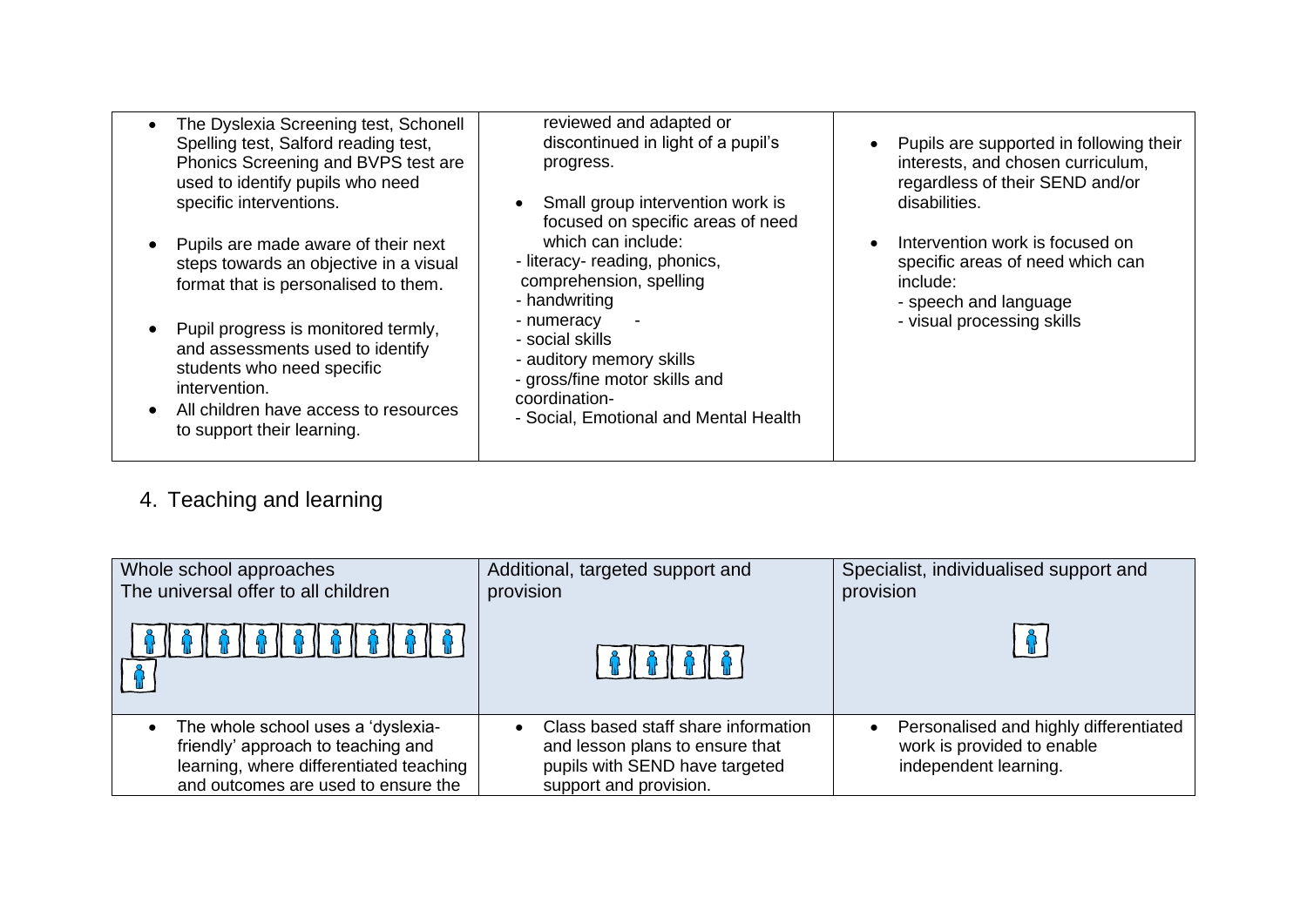| progress of all pupils. |
|-------------------------|
|-------------------------|

- The lessons are carefully planned to include clear stages, regular progress checks and different learning styles.
- Different level groupings are identified for each class.
- Preferred learning styles are used.
- Learning Objectives are displayed and shared with all pupils.
- A pupil's work is regularly marked using a whole school and consistent approach.
- A broad and balanced curriculum is underpinned by a strong commitment to developing key Literacy and numeracy.
- Alternative ways of sharing and recording what has been learnt, are identified and used.
- Class based staff work with small groups to:
	- ensure understanding
	- facilitate learning
	- foster independence and self esteem
	- keep pupils on task
	- promote resilience
- Independent pupil learning is supported by the use of technology.
- Special examination arrangements are put in place for internal and external tests and examinations (readers, scribes etc.).
- One-to-one support is in place for pupils who need more intensive support, e.g. for those with physical disabilities, sensory loss, speech and language difficulties, autism, severe literacy difficulties/dyslexia etc.
- Outreach from a special school can be requested for advice on teaching and learning.
- Advice is sought from outside agencies to support teaching and learning from the following:
	- Educational Psychologist
	- Physiotherapists
	- Occupational therapist
	- Autism Spectrum Support team
	- Dyslexia Advisor Service
	- Visual and Auditory Specialist
	- Early support team
	- Speech and Language Therapists
	- Aspire Autism Champion
	- CLIC Sergent

### 5. Self-help skills and independence

| Whole school approaches             | Additional, targeted support and | Specialist, individualised support and |
|-------------------------------------|----------------------------------|----------------------------------------|
| The universal offer to all children | provision                        | <b>provision</b>                       |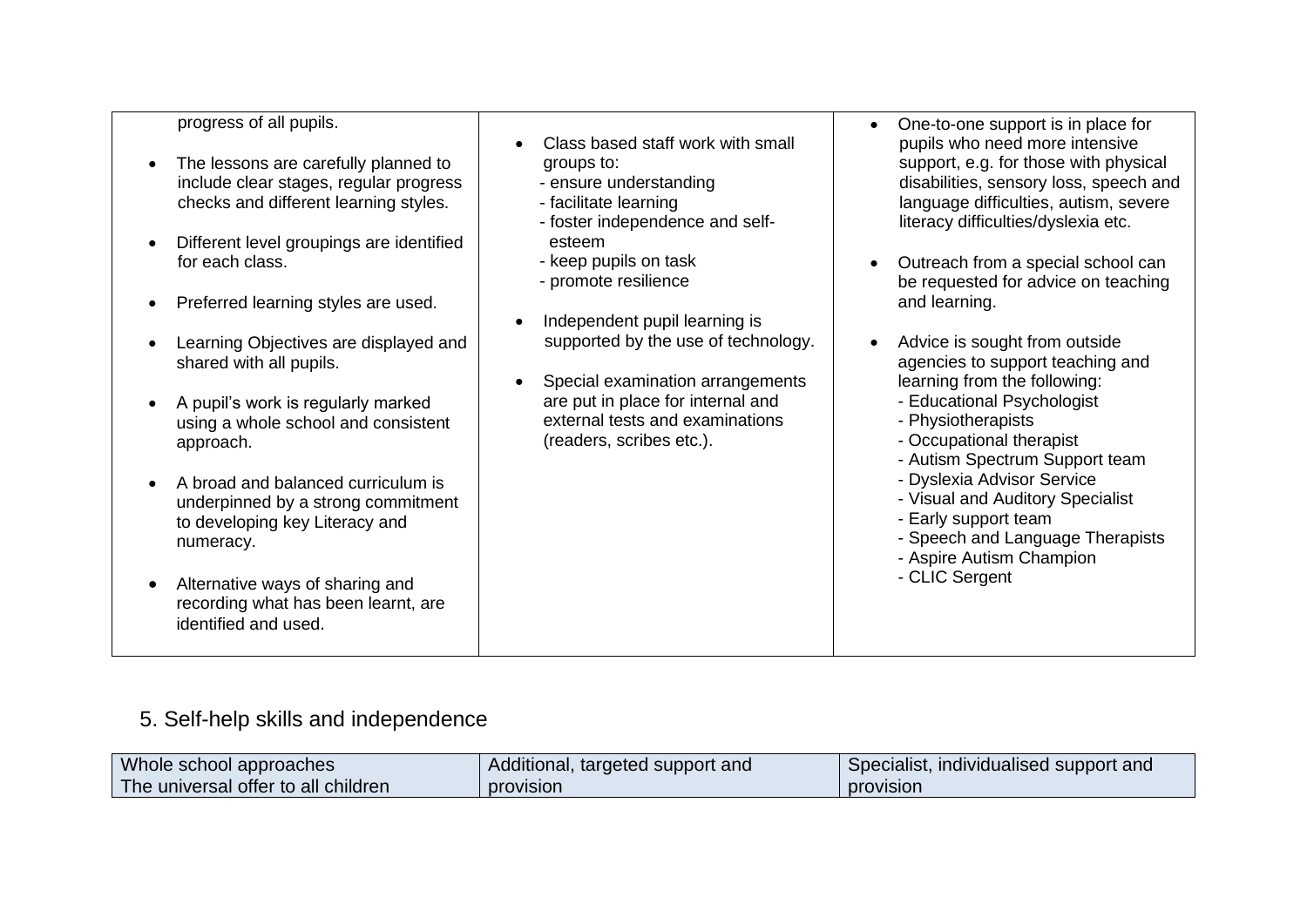| Technology is available to aid<br>independence, such as spell checkers<br>in Year 5 and 6.<br>Resources are available in all<br>classrooms to promote independence.<br>Pupils have access to visual<br>timetables, Now and Next boards,<br>communication books, visual<br>reminders, task management boards<br>Staff actively promote skills - such as<br>resilience, perseverance and taking<br>risks - which will make pupils more<br>effective learners.<br>Pupils are encouraged, year by year,<br>to develop their self-help skills and<br>independence.<br>All pupils have access to a regular<br>homework club.<br>Pupils have visual aids and prompts<br>displayed in the classroom. | Where teaching assistants are in the<br>$\bullet$<br>classroom they facilitate<br>independence and self-esteem.<br>Pupils have personalised equipment<br>to help them to learn, such as talking<br>tins, overlays, and timers, reading<br>rulers, Spell-checkers, task<br>management board | Teaching assistants working one-to-<br>one with pupils encouraging them to<br>be specific about what they need<br>help with, develop resilience, along<br>with asking them what they have<br>done already to find the help for<br>themselves.<br>Additional support is shared to build<br>$\bullet$<br>resilience in the young person, so<br>that they have self-coping strategies<br>when and if the teaching assistant is<br>absent.<br>Personalised and highly<br>differentiated work is provided<br>enabling independent learning.<br>Team around a child support is<br>$\bullet$<br>provided for pupils who need more<br>intensive support, e.g. for those with<br>physical disabilities, sensory loss,<br>speech and language difficulties,<br>autism, severe literacy<br>difficulties/dyslexia etc.<br>Advice is sought from outside<br>$\bullet$<br>agencies to support self-help and<br>independence from the following: |
|----------------------------------------------------------------------------------------------------------------------------------------------------------------------------------------------------------------------------------------------------------------------------------------------------------------------------------------------------------------------------------------------------------------------------------------------------------------------------------------------------------------------------------------------------------------------------------------------------------------------------------------------------------------------------------------------|--------------------------------------------------------------------------------------------------------------------------------------------------------------------------------------------------------------------------------------------------------------------------------------------|-----------------------------------------------------------------------------------------------------------------------------------------------------------------------------------------------------------------------------------------------------------------------------------------------------------------------------------------------------------------------------------------------------------------------------------------------------------------------------------------------------------------------------------------------------------------------------------------------------------------------------------------------------------------------------------------------------------------------------------------------------------------------------------------------------------------------------------------------------------------------------------------------------------------------------------|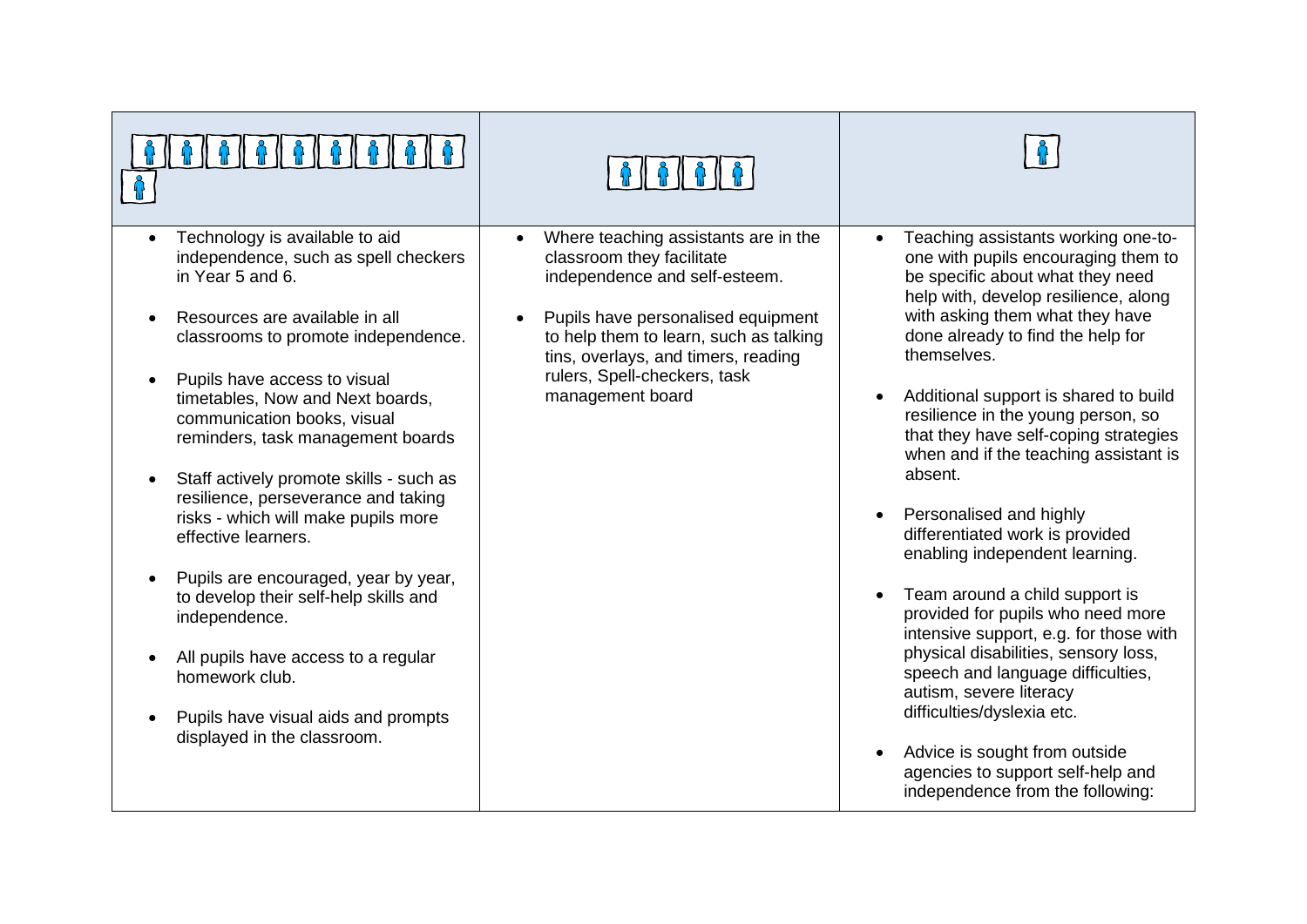| - Educational Psychologist<br>- Physiotherapists<br>- Occupational therapist<br>- Autism Spectrum Support team<br>- Dyslexia Advisor Service<br>- Visual and Auditory Specialist<br>- Early support team<br>- Speech and Language Therapists |
|----------------------------------------------------------------------------------------------------------------------------------------------------------------------------------------------------------------------------------------------|
| - Cognition and Learning<br>- CLIC Sargent                                                                                                                                                                                                   |

## 6. Health, wellbeing and emotional support

| Whole school approaches<br>The universal offer to all children                                              | Additional, targeted support and<br>provision                                                                                                                                                  | Specialist, individualised support and<br>provision                                                                                  |
|-------------------------------------------------------------------------------------------------------------|------------------------------------------------------------------------------------------------------------------------------------------------------------------------------------------------|--------------------------------------------------------------------------------------------------------------------------------------|
|                                                                                                             |                                                                                                                                                                                                |                                                                                                                                      |
| All staff are responsible for the<br>wellbeing, emotional, physical and<br>mental health needs of pupils.   | An intervention group called 'Funky<br>Friends' addresses<br>- self-esteem<br>- social skills                                                                                                  | TACs, Early Support meetings and<br>reviews are supported by a range of<br>agencies specific to a pupil's needs.                     |
| Mental health and well-being is co-<br>ordinated by the Senior Leadership<br>Team.                          | - anger management<br>- emotional wellbeing<br>- friendship dynamics                                                                                                                           | Additional support for pupils can be<br>requested from<br><b>CAMHS</b><br>Social Care                                                |
| Whole school Trauma Informed<br>approaches are used to support social,<br>emotional and wellbeing concerns. | Risk assessments using the Aspire<br>model are carried out to actively<br>support pupils accessibility, ensure<br>their health, well-being and emotional<br>needs are supported when required. | Dreadnought<br><b>Aspire Trust School</b><br><b>Penhaligans Friends</b><br>Music therapy<br>Barnardo's<br><b>Action for Children</b> |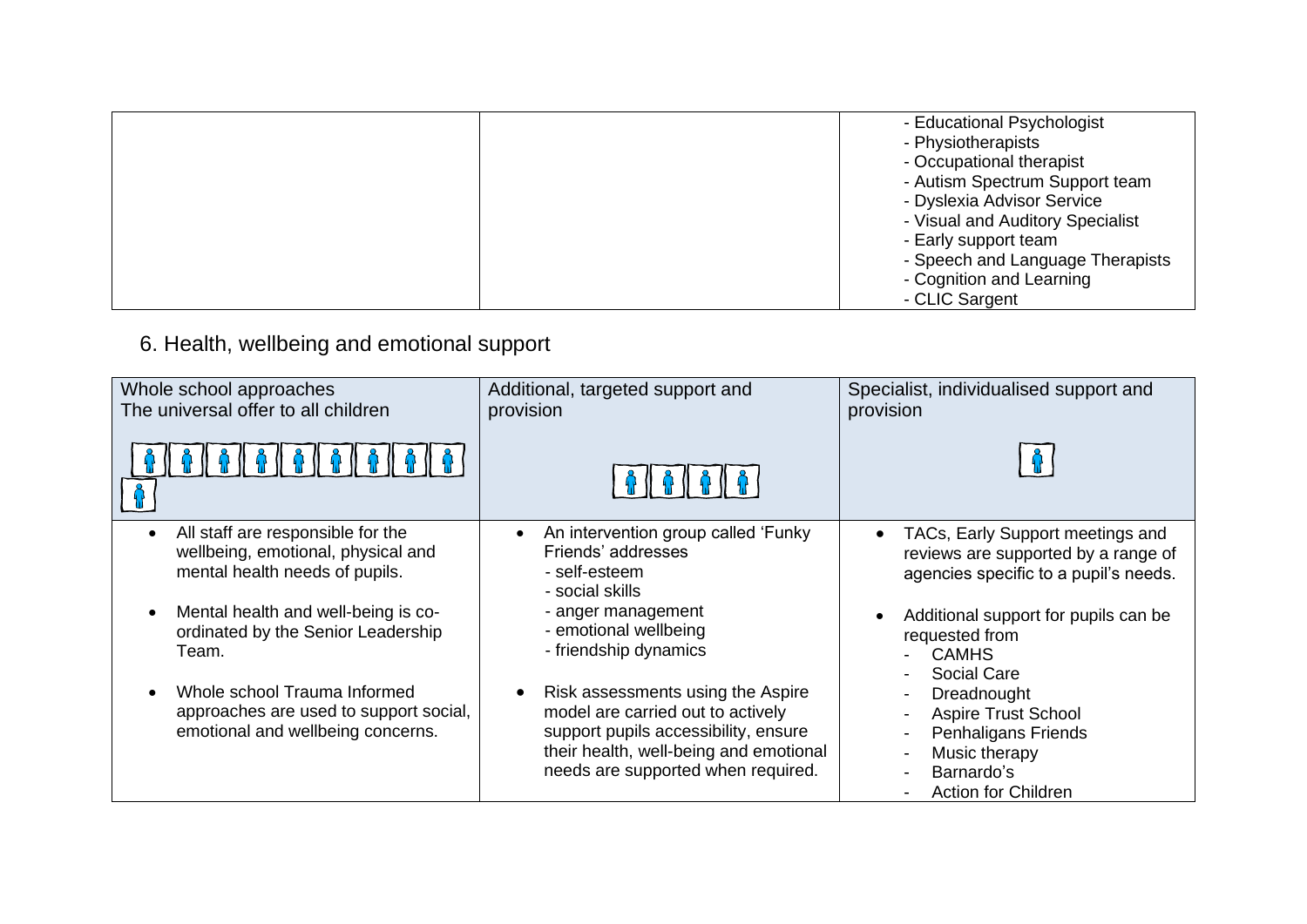- Disagreements and bullying are dealt with by staff immediately and reported to class teachers.
- Themed assemblies are used to promote awareness of important issues.
- Weekly Jigsaw lessons include all pupils which is an integrated scheme of learning for personal, social, health education with particular emphasis on spiritual, moral, social and cultural development (SMSC), with a strong emphasis on emotional literacy and nurturing mental health, as the necessary underpinnings for learning a mindful approach to PSHE.
- Bereavement counselling is available from Penhaligon's Friends.
- Resilience is promoted through competitive sporting events available to all where appropriate.
- The School Nurse Service is available through parental referral.
- Mixed ability peer support is integrated into lesson plans where appropriate.
- Fun Fit is targeted to help children with coordination difficulties.
- Teacher or TA support for children who are experiencing emotional issues. This may take to form of small group circle time or activities inspired by a TIS approach.
- FRIENDS programme
- Children identified through the Motional comprehensive screening as having a specific need can have therapeutic intervention as a group, delivered by a Mental Health Practitioner.
- Speech and Language Therapy
- Behaviour Support Services
- Autistic Spectrum Disorder Team
- Physical Disabilities Team
- Educational Occupational **Therapy**
- Family Support Service
- **CLIC Sargent**
- Action For Children's Space project
- Pupils with specific medical conditions have individual health care plans.
- Draw and Talk therapy.
- A licenced Trauma Informed Schools (TIS) practitioner is able to deliver personalised intervention to further support children's Emotional, Social and Mental Health.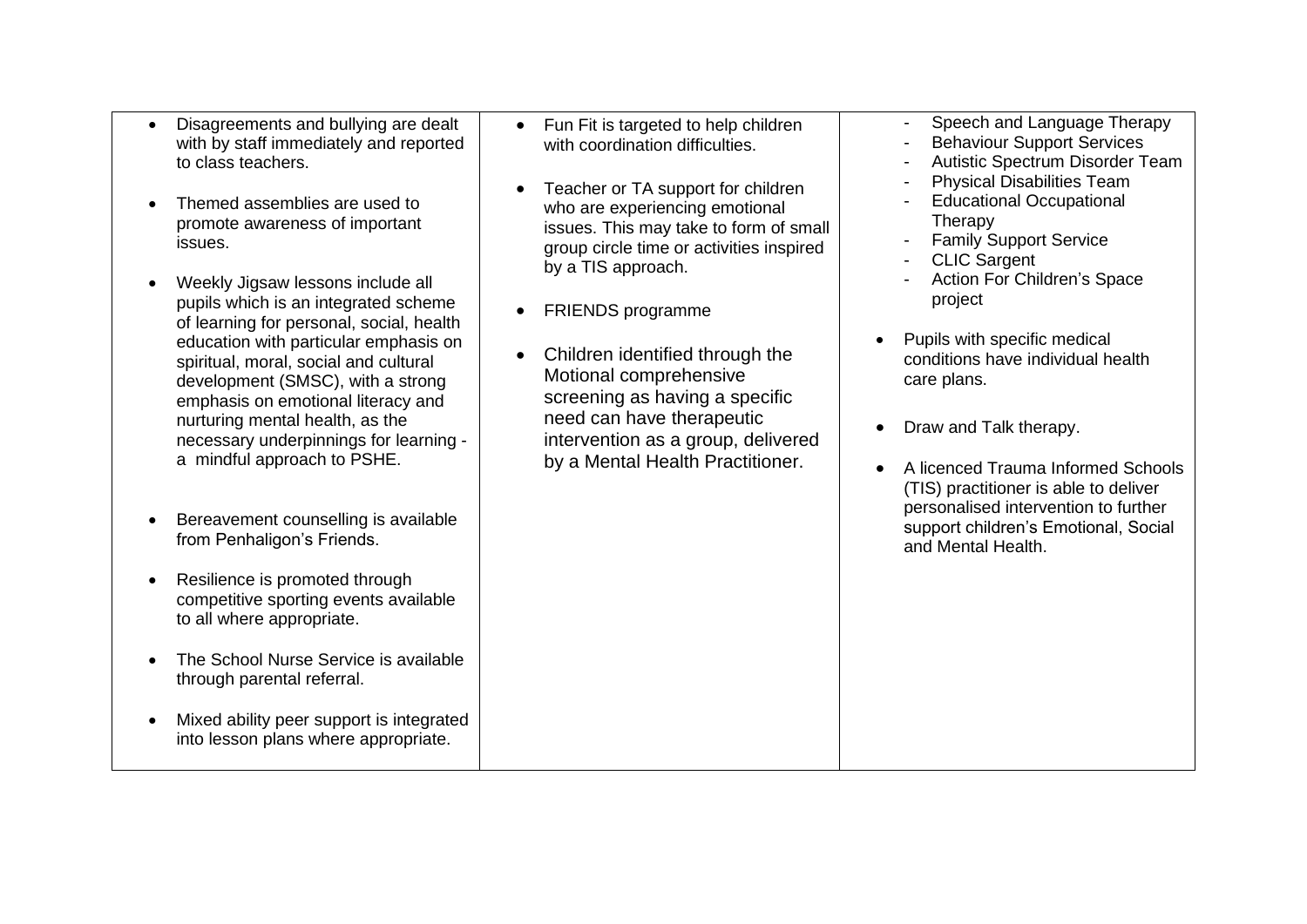| Risk assessments and safety policies<br>are in place to ensure all children are<br>safe within school.          |  |
|-----------------------------------------------------------------------------------------------------------------|--|
| Pupils 'Buddy' up in class settings to<br>provide peer support.                                                 |  |
| A Mentally Healthy Schools policy is in<br>place to ensure both children and<br>adults are supported in school. |  |
| Years 4 and 5 are taught Bike Ability.                                                                          |  |
| Year 6 are taught sailing.                                                                                      |  |

# 7. Social interaction opportunities

| Whole school approaches             | Additional, targeted support and | Specialist, individualised support and |
|-------------------------------------|----------------------------------|----------------------------------------|
| The universal offer to all children | provision                        | provision                              |
| 0 0 0 0 0 0 0 0 0                   |                                  |                                        |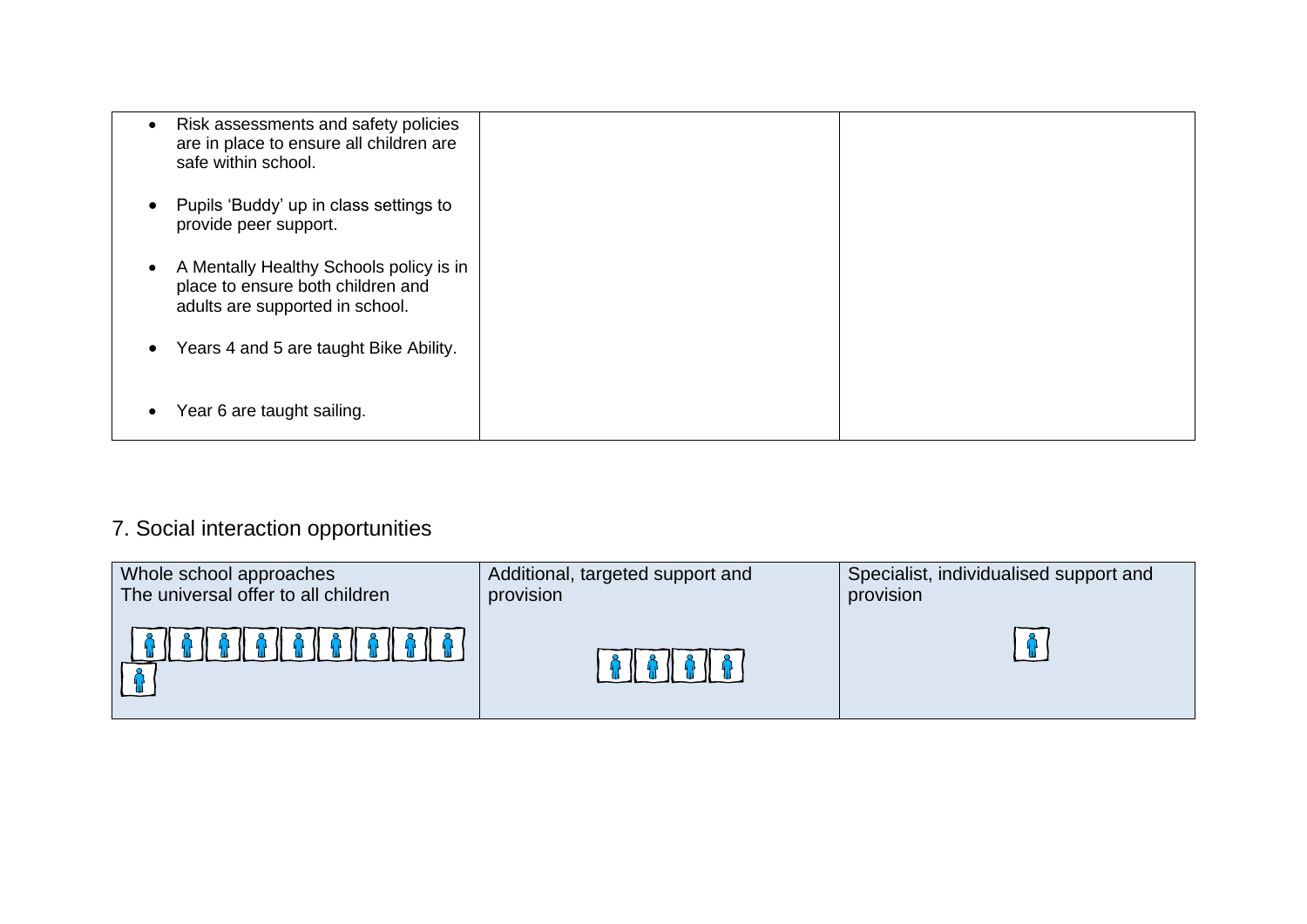| All pupils have opportunities for social<br>interaction regardless of need.                | Sports teams play in local<br>tournaments against other schools<br>including Sports Ability events | All pupils are able to attend after<br>school clubs.                                                                                                                                         |
|--------------------------------------------------------------------------------------------|----------------------------------------------------------------------------------------------------|----------------------------------------------------------------------------------------------------------------------------------------------------------------------------------------------|
| All pupils are invited on trips and visits<br>subject to the necessary risk<br>assessment. | All children are able to attend school<br>clubs.<br>Playground leaders support (Year               | Where appropriate, children have<br>access to a social interaction group<br>which focus on a range of social<br>interaction skills, enabling them to<br>fully engage with other children and |
|                                                                                            | 5/6) for those pupils who need to<br>learn the rules of a game.                                    | adults.                                                                                                                                                                                      |

8. The physical environment (accessibility, safety and positive learning environment).

| Whole school approaches<br>The universal offer to all children                                                                                                      | Additional, targeted support and<br>provision                          | Specialist, individualised support and<br>provision                                                                           |
|---------------------------------------------------------------------------------------------------------------------------------------------------------------------|------------------------------------------------------------------------|-------------------------------------------------------------------------------------------------------------------------------|
|                                                                                                                                                                     |                                                                        |                                                                                                                               |
| Accessibility Policy and Action Plan are<br>reviewed annually.                                                                                                      | Non-slip, non-breakable equipment<br>available in practical lessons.   | Specialist equipment in practical<br>lessons enable disabled pupils to<br>be independent.                                     |
| All areas of the school are accessible to<br>everyone including those pupils with<br>SEND, other than the Gallery, which is<br>not accessible for wheelchair users. | An adapted toilet is available.<br>Some toilets are adapted by height. | Pupils who have profound and<br>complex needs are supported by a<br>Team around the child and have<br>access to a quiet room. |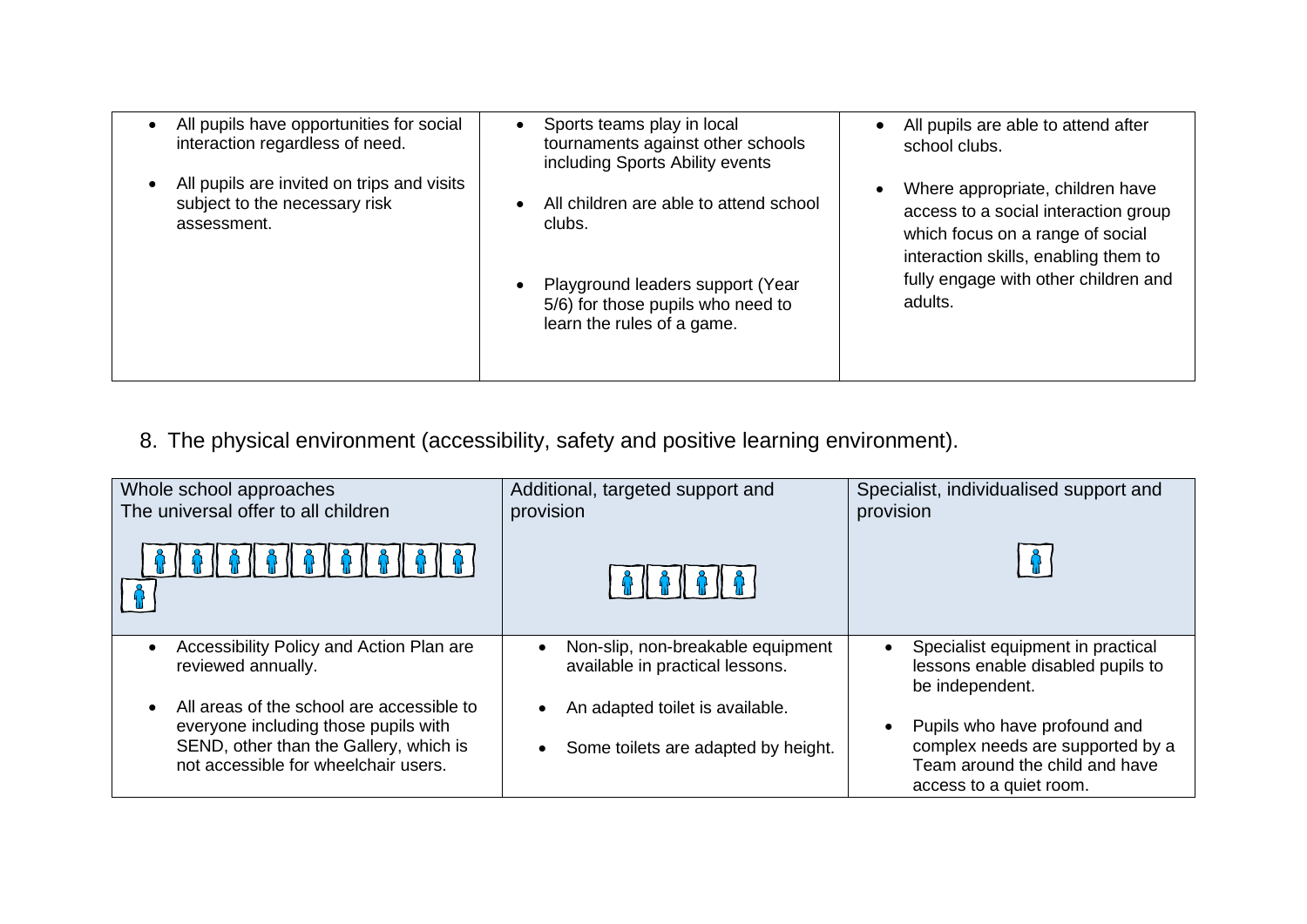| All facilities, on the ground floor, have<br>wheelchair accessible classes.                                                 | A quiet room is available. | Designated teaching areas are<br>available.                                      |
|-----------------------------------------------------------------------------------------------------------------------------|----------------------------|----------------------------------------------------------------------------------|
| Pupils feel safe in an environment where<br>bullying is acknowledged and dealt with<br>effectively.                         |                            | Designated teaching resources<br>matched to pupils' needs are                    |
| There is a named child protection officer,<br>The 'Designated Safeguarding Officer'<br>(and deputies) and a named 'Child in |                            | available.                                                                       |
| Care' teacher.<br>All areas of the school are uplifting,                                                                    |                            | 3 members of staff are Team Teach<br>trained to manage challenging<br>behaviour. |
| positive and support learning.                                                                                              |                            | Children have access to a                                                        |
| Teachers focus on rewarding good<br>behaviour to promote a positive learning<br>environment.                                |                            | quiet/safe space                                                                 |
| The rewards and sanctions system is<br>robust and displayed around the school.                                              |                            |                                                                                  |
| All children have an emotionally<br>available adult if they are feeling<br>upset, anxious or angry.                         |                            |                                                                                  |

# 9. Transition from year to year and setting to setting

| Whole school approaches             | Additional, targeted support and | Specialist, individualised support and |
|-------------------------------------|----------------------------------|----------------------------------------|
| The universal offer to all children | provision                        | provision                              |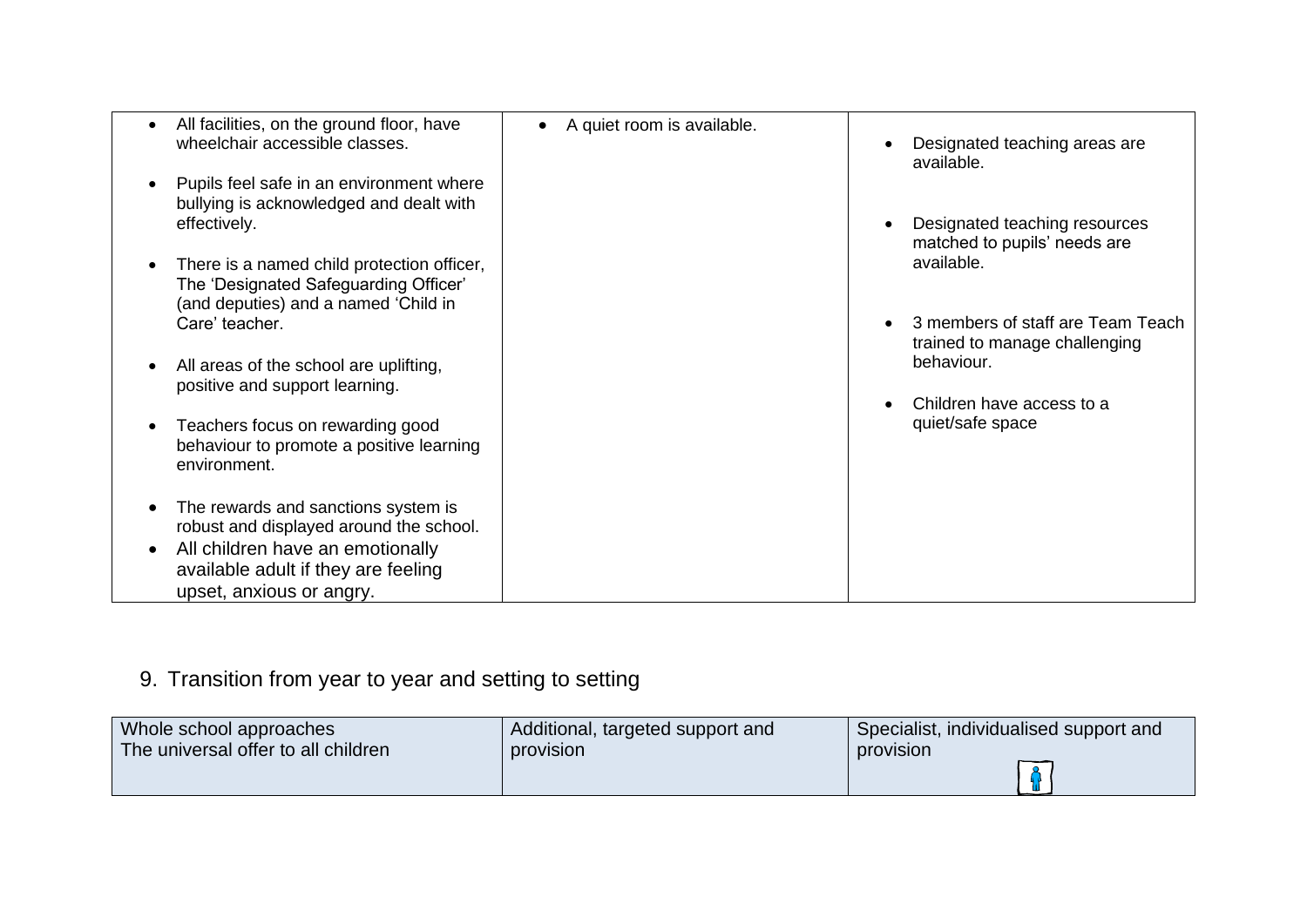| There are strong links with feeder<br>Nursery schools. Pastoral leads identify<br>pupils who may need extra support at<br>transition. | Pupils identified as possibly<br>$\bullet$<br>struggling with transition have a<br>number of additional visits in small<br>groups. | The SENDCo attends the annual<br>$\bullet$<br>review of a statement & EHC<br>reviews.<br>Pupils have a structured and<br>$\bullet$                                                           |
|---------------------------------------------------------------------------------------------------------------------------------------|------------------------------------------------------------------------------------------------------------------------------------|----------------------------------------------------------------------------------------------------------------------------------------------------------------------------------------------|
| Primary children visit the local secondary<br>schools regularly.                                                                      | The SENDCo liaises with pre-<br>school and secondary school to<br>ensure all information is shared                                 | gradual transition package from<br>setting to setting. This ensures that<br>they are very familiar with routines,                                                                            |
| Nursery/Secondary staff visit school to<br>support transition.                                                                        | before transition.                                                                                                                 | key members of staff, running of the<br>school day, environment, etc.                                                                                                                        |
| EYFS transition is well planned and takes<br>place regularly and progressively.                                                       | The SENDCo liaises with class<br>teacher and TAs to ensure a<br>smooth transition with in the school<br>setting.                   | Teachers and TA's have a 'Hand<br>over' meeting prior to transition<br>throughout KS1 and KS2.                                                                                               |
| EYFS teacher visits pre-schools to aid<br>transition.                                                                                 | New children and their parents are<br>welcome to visit the school for a<br>tour                                                    | Children with Autism and Complex<br>$\bullet$<br>Needs have a Communication<br>Passport or Pen Profile, produced<br>as a handover from Year 6 to Year                                        |
| Year 6 take part in curriculum and outside<br>activities organised by receiving schools.                                              | prior to joining the school.                                                                                                       | 7, to ensure that all adults are<br>aware of their needs.                                                                                                                                    |
| A 'move up' morning across the school<br>allows all pupils to work with their new<br>teacher.                                         |                                                                                                                                    | Children with Autism or Complex<br>$\bullet$<br>Needs have an opportunity to<br>complete a Transition Booklet, in<br>the Spring term to build confidence<br>to support transition to Year 7. |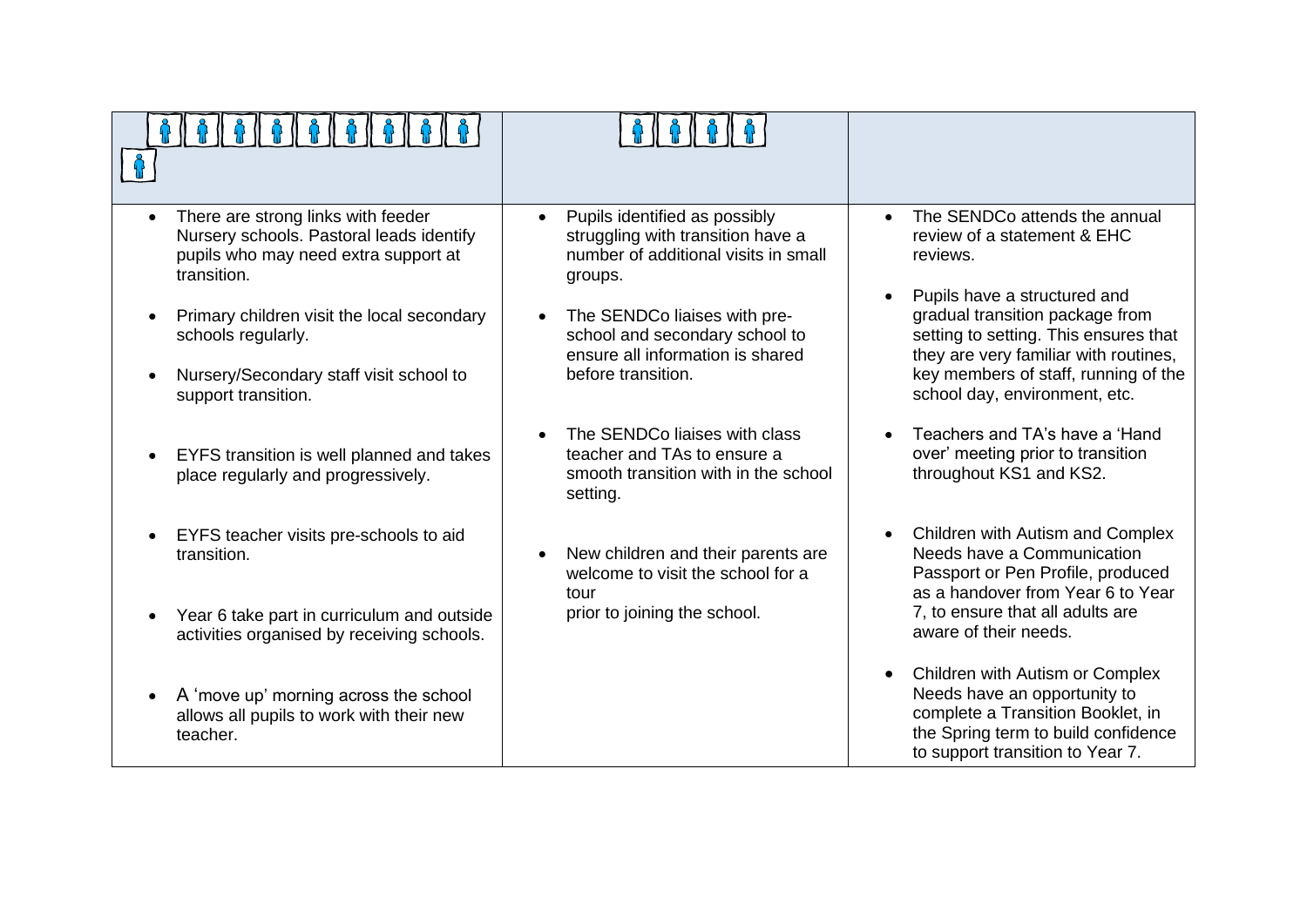10. The SEND qualifications of, and SEND training attended by, our staff

| To enable all children to have access to the<br>curriculum, information and guidance,<br>physical environment, school and wider<br>community                                                                                                                                                                         | To enable targeted support and<br>provision                                                                                                                                                                                                         | To enable specialist, individualised<br>support and provision                                                                                                                                                      |
|----------------------------------------------------------------------------------------------------------------------------------------------------------------------------------------------------------------------------------------------------------------------------------------------------------------------|-----------------------------------------------------------------------------------------------------------------------------------------------------------------------------------------------------------------------------------------------------|--------------------------------------------------------------------------------------------------------------------------------------------------------------------------------------------------------------------|
| SENDCo is a qualified teacher who has<br>completed the Postgraduate Certificate:<br>The National Award for Special<br>Educational Needs Coordination and a<br><b>Masters in Education</b><br>All staff receive training and updates on a<br>regular basis regarding changes, updates<br>to special educational need. | SENDCo is aware of a range of<br>interventions and possible<br>provisions to support all areas of<br>need<br>SENDCo is trained to deliver<br>Dyslexia Screening.<br>Outside agencies/specialists<br>$\bullet$<br>provide training to meet needs and | SENDCo know how to access<br>specialist and individualised support<br>from agencies.<br>SENDCo and class TA's are<br>qualified in Team Teach.<br>All staff have received Precision<br>$\bullet$<br>Teach training. |
| Named Director for Inclusion is Sue<br>Costello.<br>Family Information Service website is<br>available for parents and staff to access                                                                                                                                                                               | support.<br>SENDCo is a Trauma Informed<br>Practitioner                                                                                                                                                                                             | Toe by Toe training for specific<br>literacy needs.                                                                                                                                                                |
| guidance and advice.<br>All teaching staff have on going Trauma<br>Informed Schools (TIS) training and TIS                                                                                                                                                                                                           | SENDCo has completed WRAPS<br>$\bullet$<br>training to enable OT referrals to be<br>made                                                                                                                                                            |                                                                                                                                                                                                                    |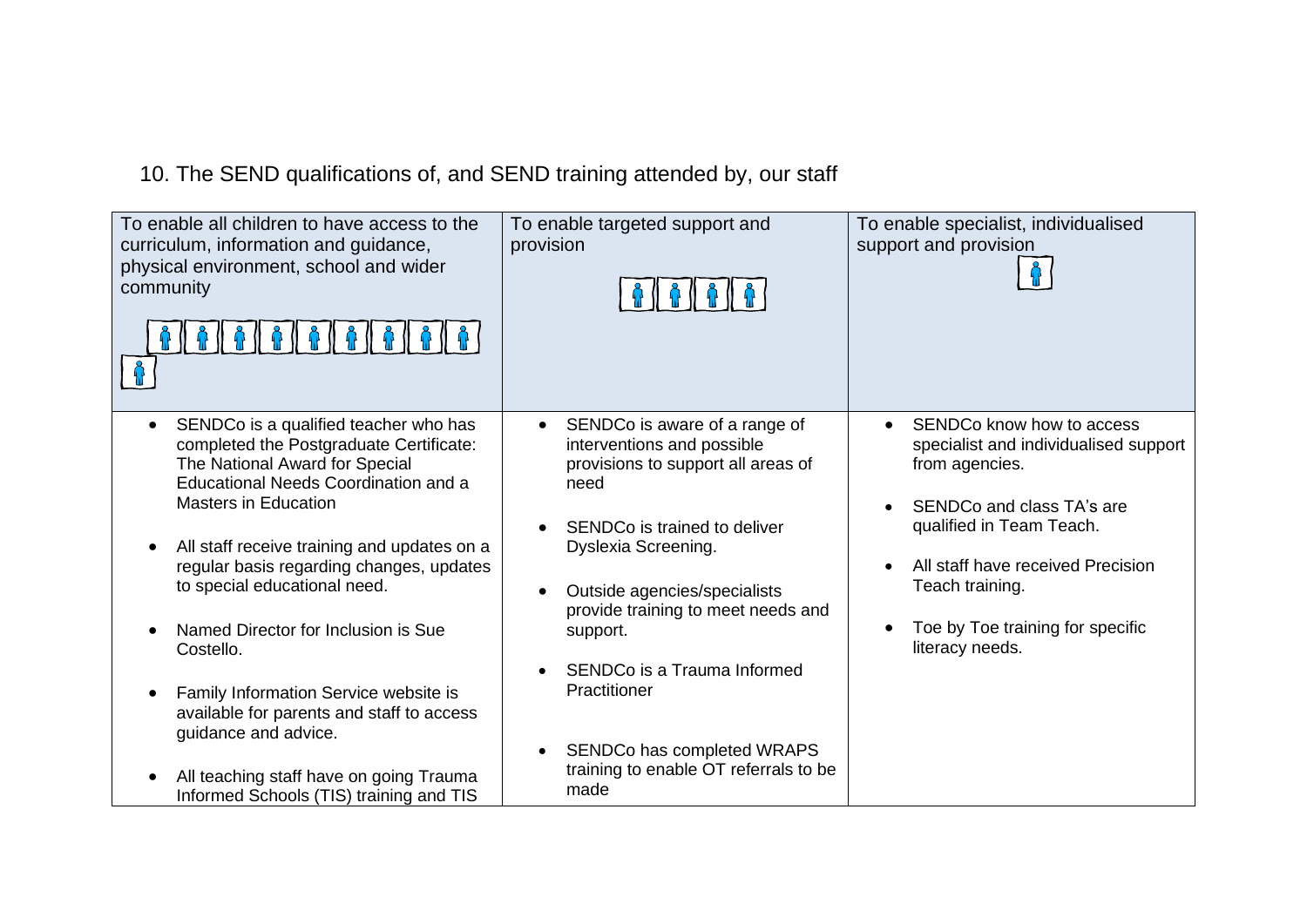| approaches are embedded into their<br>practice | The Head of School is the<br>Designated Safeguarding Lead and<br>3 SLT members are Deputy<br>Designated Safeguarding Lead<br>SENDCo is a FRIENDS<br>Programme practitioner |  |
|------------------------------------------------|----------------------------------------------------------------------------------------------------------------------------------------------------------------------------|--|
|                                                | The Literacy Lead, Teachers and<br>TA's are trained in Little Wandle<br>Letters and Sounds programme                                                                       |  |

## 11. Services and organisations that we work with:

| Service/organisation                       | What they do in brief                                                                                                                                                                                                                                             | <b>Contact details</b>                                                                                                                                                                                           |
|--------------------------------------------|-------------------------------------------------------------------------------------------------------------------------------------------------------------------------------------------------------------------------------------------------------------------|------------------------------------------------------------------------------------------------------------------------------------------------------------------------------------------------------------------|
| <b>Educational Psychology</b>              | Educational Psychologists are specialists in<br>learning, behaviour and child development.<br>They work directly with children and young<br>people as well as providing expert advice to<br>their parents, carers and other adults who<br>teach and support them. | <b>Inclusion Referals</b><br>Aspire Academy Trust<br>01736 753135                                                                                                                                                |
| <b>Speech and Language Therapy</b><br>Team | The Speech and Language Therapy Team<br>works with children, young people and their<br>families in order to help children who have<br>difficulties with communication or with<br>eating, drinking and swallowing.                                                 | Speech and Language Therapy,<br><b>Cornwall Partnership NHS Foundation Trust</b><br>The Health Office, Wadebridge, PL27 7AT<br>Phone: 01208 834411 / 07884 117897<br>Website: www.cornwallfoundationtrust.nhs.uk |
| <b>Paediatric Occupational Health</b>      | Paediatric Occupational Therapists assess<br>functional and sensory needs and work with<br>parents and carers to enable children to<br>become as independent as possible. This is<br>likely to include a course of activities                                     | Telephone: 0300 123 101<br>Website: www.cornwall.gov.uk//otchildren                                                                                                                                              |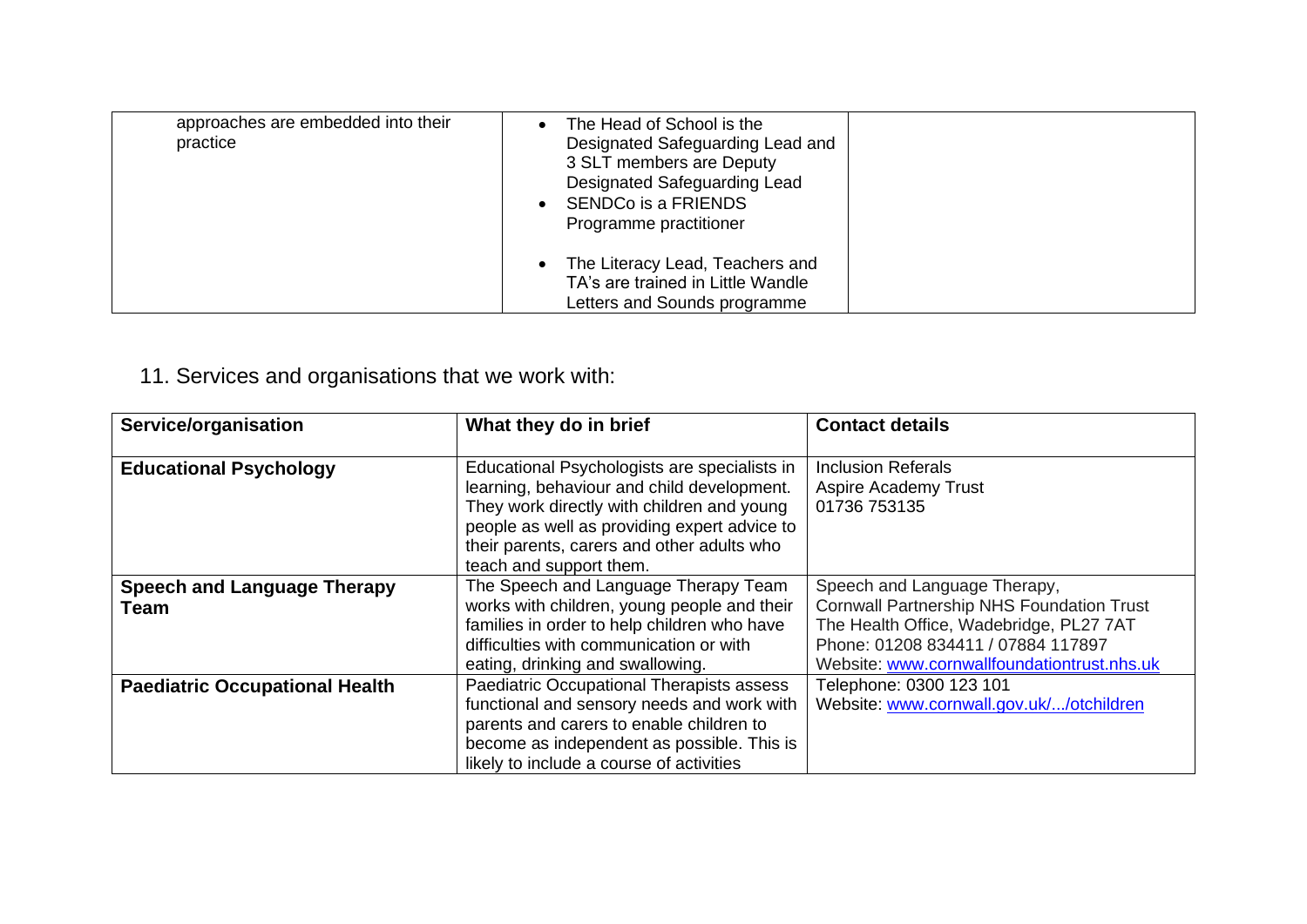|                                        | designed to increase range of movement,       |                                          |
|----------------------------------------|-----------------------------------------------|------------------------------------------|
|                                        | co-ordination and sensory awareness.          |                                          |
| <b>Paediatric Physiotherapists</b>     | Paediatric Physiotherapists assess            | <b>Alison Botting</b>                    |
|                                        | movement abilities and plan individual        | <b>Children's Community Therapy Lead</b> |
|                                        | treatment programmes to encourage             | 01872 254531                             |
|                                        | development and independence. They            |                                          |
|                                        | show parents and carers how to carry out      |                                          |
|                                        | exercises and activities so that the child    |                                          |
|                                        | carries them out regularly.                   |                                          |
| <b>Cognition and Learning Services</b> | This service supports schools in ensuring     | Learning and Cognition Advisors          |
|                                        | the effective inclusion, achievement and      | Sandra Page and Jo Davidson              |
|                                        | progression of children and young people      | cognitionandlearning@cornwall.gov.uk     |
|                                        | with cognition and learning needs.            |                                          |
|                                        | The service works with learners with:         |                                          |
|                                        | Specific Learning Difficulties (SpLD -        |                                          |
|                                        | including dyslexia) and                       |                                          |
|                                        | Moderate (or general) Learning                |                                          |
|                                        | <b>Difficulties</b>                           |                                          |
|                                        |                                               |                                          |
| <b>Hearing Support Team</b>            | The Hearing Support Team is one of            | <b>Hearing Support Team</b>              |
|                                        | <b>Cornwall's Local Authority SEN Support</b> | The Educational Audiology Centre         |
|                                        | Services. The Team provides families,         | <b>Priory Road</b>                       |
|                                        | schools and settings with advice on the       | <b>St Austell</b>                        |
|                                        | educational management of hearing loss        | <b>PL25 5AB</b>                          |
|                                        | where this impacts significantly on the child | 01726 61004                              |
|                                        | or young person's education.                  |                                          |
| <b>Early Help Hub</b>                  | The Early Help Hub is the single point of     | 01872 322277                             |
|                                        | access for council and community based        |                                          |
|                                        | health Early Help services for children,      |                                          |
|                                        | young people and families in Cornwall. This   |                                          |
|                                        |                                               |                                          |
|                                        | is the point of contact for advice and        |                                          |
|                                        | requests for support for a child or young     |                                          |
|                                        | person who:                                   |                                          |
|                                        | May have additional needs that                |                                          |
|                                        | cannot bet solely by universal services and;  |                                          |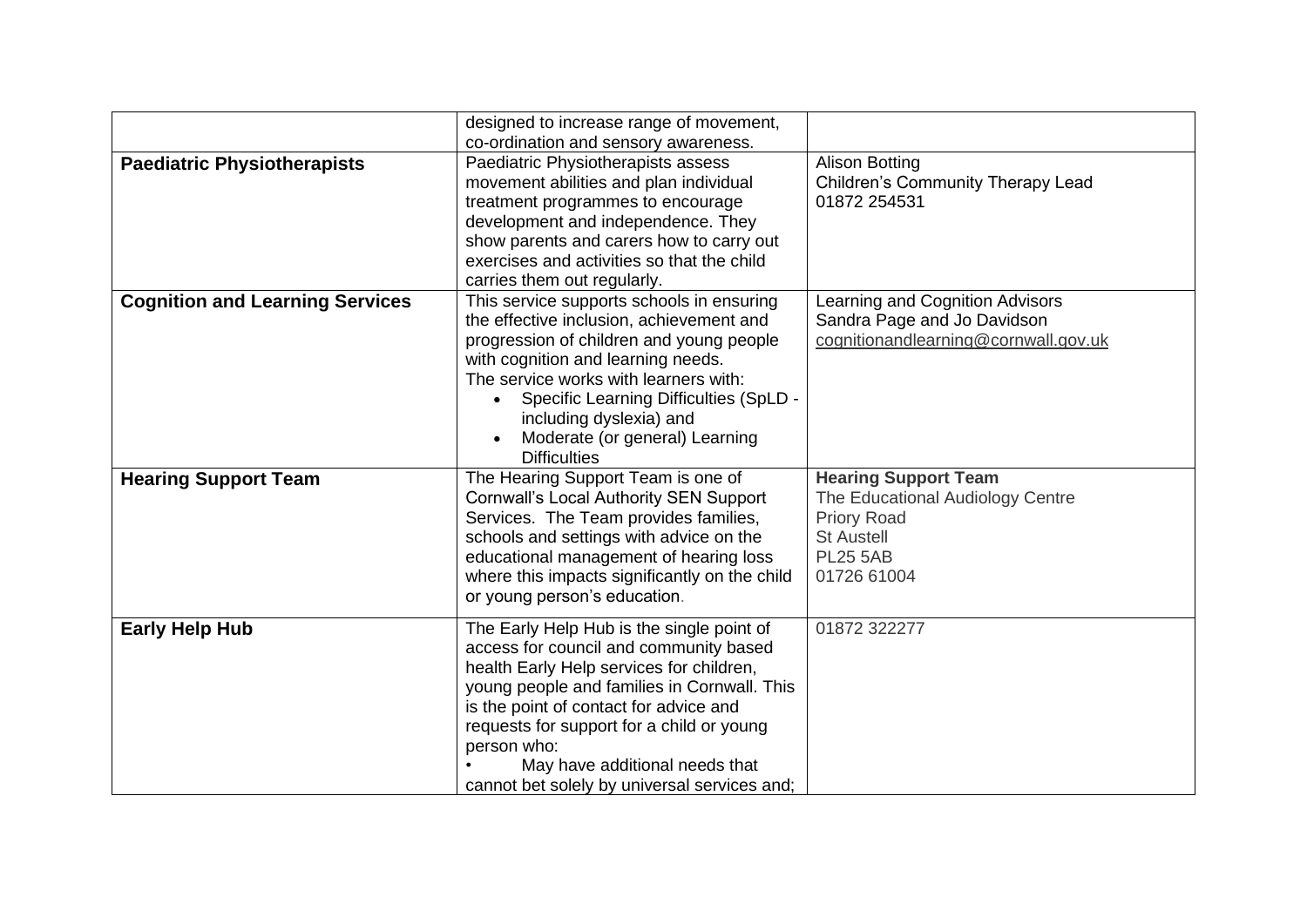|                                    | Where there is no perceived risk of<br>$\bullet$ |                                             |
|------------------------------------|--------------------------------------------------|---------------------------------------------|
|                                    | significant harm.                                |                                             |
| <b>School Nursing Team</b>         | School nurses provide confidential advice        | <b>Contact the Children's Services Care</b> |
|                                    | and health information. This advice is           | <b>Management Centre</b>                    |
|                                    | available to young people, their parents,        | 01872 221400                                |
|                                    | carers and teachers. School nurses will          | cpn-tr.ChildrensCMC@nhs.net                 |
|                                    | help ensure children and young people stay       |                                             |
|                                    | fit and healthy.                                 |                                             |
| <b>The Bladder and Bowel</b>       | The Bladder and Bowel Specialist Service         | The Bladder and Bowel Specialist Service    |
|                                    | also provides treatment of faecal and            | 01726 873095                                |
|                                    | urinary incontinence including enuresis and      |                                             |
|                                    | related bladder and bowel problems in            |                                             |
|                                    | children and adults.                             |                                             |
|                                    | The service is based from St Austell             |                                             |
|                                    | Community Hospital but clinics are provided      |                                             |
|                                    | from community hospital outpatient               |                                             |
|                                    | departments or health clinics.                   |                                             |
| Child and adolescent mental health | Specialist community child and adolescent        | <b>Existing referrals:</b>                  |
| services (CAMHS)                   | mental health services (CAMHS) provide           | <b>Contact the Children's Services Care</b> |
|                                    | assessment, advice and treatment for             | Management Centre on: 01872 221400          |
|                                    | children and young people with severe and        | Email: cpn-tr.ChildrensCMC@nhs.net          |
|                                    | complex mental health problems. CAMHS            | New referrals:                              |
|                                    | also provide support and advice to their         | 01872 322277                                |
|                                    | families or carers.                              | earlyhelphub@cornwall.gov.uk                |
|                                    |                                                  |                                             |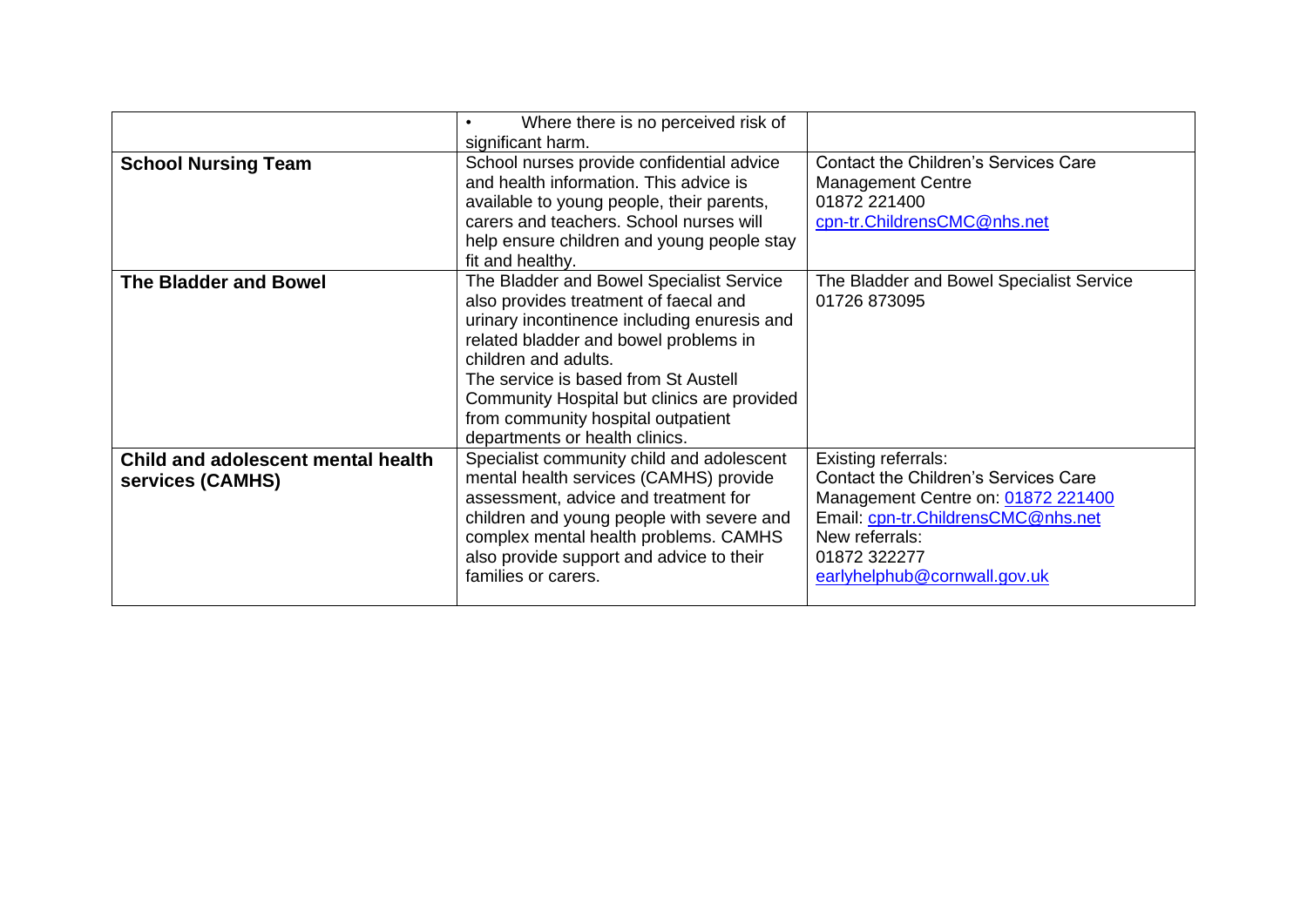| <b>Autistic Spectrum Disorder Team</b> | The Autism Spectrum Disorder Assessment<br>Team (ASDAT) is an experienced<br>multidisciplinary team for children and<br>young people up to their 16th birthday who<br>have complex social and communication<br>difficulties.                                                                                                                                                                                                                                                                                                                                                                                                       | <b>Existing referrals:</b><br><b>Contact the Children's Services Care</b><br>Management Centre on: 01872 221400<br>Email: cpn-tr.ChildrensCMC@nhs.net<br>New referrals:<br>01872 322277<br>earlyhelphub@cornwall.gov.uk |
|----------------------------------------|------------------------------------------------------------------------------------------------------------------------------------------------------------------------------------------------------------------------------------------------------------------------------------------------------------------------------------------------------------------------------------------------------------------------------------------------------------------------------------------------------------------------------------------------------------------------------------------------------------------------------------|-------------------------------------------------------------------------------------------------------------------------------------------------------------------------------------------------------------------------|
| <b>Early Help Family Workers</b>       | Early Help Family Workers provide support<br>for families with children aged 9 months -<br>12 years who are able to give their consent<br>and commit to engage in support.                                                                                                                                                                                                                                                                                                                                                                                                                                                         | 01872 322277<br>earlyhelphub@cornwall.gov.uk                                                                                                                                                                            |
| <b>Vision Support Team</b>             | The Vision Support Team support a wide<br>range of visual impairments from severe<br>sight impairment (blind) to sight impairment<br>(partially sighted).<br>A visual impairment<br>is diagnosed by an Ophthalmologist<br>will affect each individual differently<br>can affect near vision, distance<br>vision or visual fields<br>can range from severe sight<br>impairment (SSI) to sight impairment<br>(SI).<br>As the implications of vision loss are<br>different for everyone, a wide range of<br>strategies may be needed to enable our<br>young people to have equal access to the<br>educational and broader curriculum. | vision.support@cornwall.gov.uk                                                                                                                                                                                          |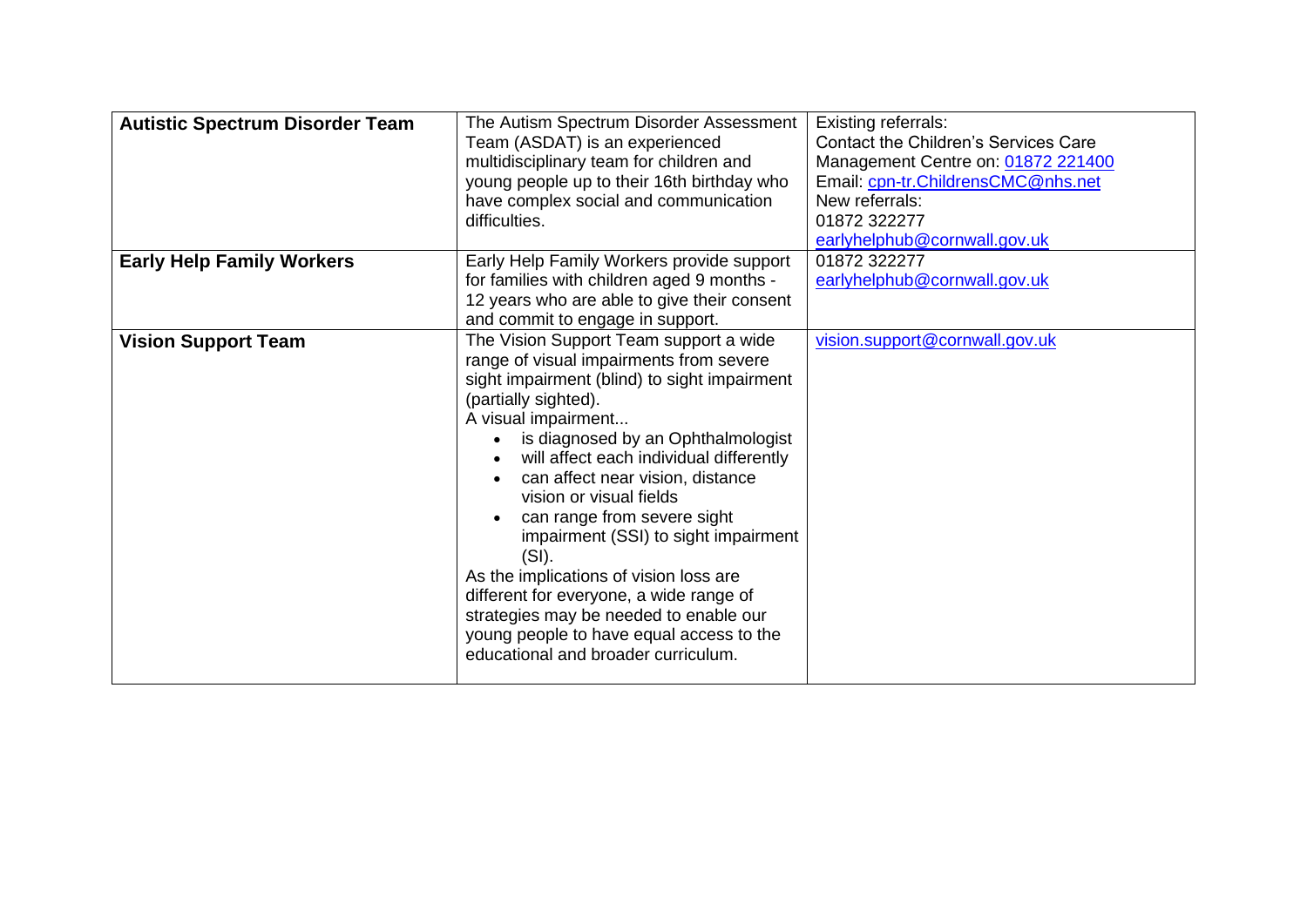| <b>The Physical Disabilities Team</b><br>support to both the student and the school<br>Physical and Medical Needs Advisory Lead<br>in an educational setting.<br>Through close liaison within the Council's<br>physicalandmedicalneeds@cornwall.gov.uk<br>Special Educational Needs (SEN) support<br>teams and key NHS therapy teams, they<br>work to ensure all students with physical<br>disabilities and medical needs have<br>maximum access to the school curriculum.<br>They are passionate about inclusivity and in<br>ensuring all students have full opportunity to<br>enjoy and achieve throughout their journey<br>within educational settings.<br>We want to share our expertise and |
|--------------------------------------------------------------------------------------------------------------------------------------------------------------------------------------------------------------------------------------------------------------------------------------------------------------------------------------------------------------------------------------------------------------------------------------------------------------------------------------------------------------------------------------------------------------------------------------------------------------------------------------------------------------------------------------------------|
|                                                                                                                                                                                                                                                                                                                                                                                                                                                                                                                                                                                                                                                                                                  |
|                                                                                                                                                                                                                                                                                                                                                                                                                                                                                                                                                                                                                                                                                                  |
|                                                                                                                                                                                                                                                                                                                                                                                                                                                                                                                                                                                                                                                                                                  |
|                                                                                                                                                                                                                                                                                                                                                                                                                                                                                                                                                                                                                                                                                                  |
|                                                                                                                                                                                                                                                                                                                                                                                                                                                                                                                                                                                                                                                                                                  |
|                                                                                                                                                                                                                                                                                                                                                                                                                                                                                                                                                                                                                                                                                                  |
|                                                                                                                                                                                                                                                                                                                                                                                                                                                                                                                                                                                                                                                                                                  |
|                                                                                                                                                                                                                                                                                                                                                                                                                                                                                                                                                                                                                                                                                                  |
|                                                                                                                                                                                                                                                                                                                                                                                                                                                                                                                                                                                                                                                                                                  |
|                                                                                                                                                                                                                                                                                                                                                                                                                                                                                                                                                                                                                                                                                                  |
|                                                                                                                                                                                                                                                                                                                                                                                                                                                                                                                                                                                                                                                                                                  |
|                                                                                                                                                                                                                                                                                                                                                                                                                                                                                                                                                                                                                                                                                                  |
|                                                                                                                                                                                                                                                                                                                                                                                                                                                                                                                                                                                                                                                                                                  |
| specialist knowledge with teachers and                                                                                                                                                                                                                                                                                                                                                                                                                                                                                                                                                                                                                                                           |
| education based staff to ensure they feel                                                                                                                                                                                                                                                                                                                                                                                                                                                                                                                                                                                                                                                        |
| confident in supporting students with                                                                                                                                                                                                                                                                                                                                                                                                                                                                                                                                                                                                                                                            |
| physical disabilities and medical needs.                                                                                                                                                                                                                                                                                                                                                                                                                                                                                                                                                                                                                                                         |
| Jigsaw is a programme that aims to help<br>01872 323218 / 324547/ 323876<br>Jigsaw                                                                                                                                                                                                                                                                                                                                                                                                                                                                                                                                                                                                               |
| children, young people, parents and carers                                                                                                                                                                                                                                                                                                                                                                                                                                                                                                                                                                                                                                                       |
| who have alleged sexual abuse. This is<br>jigsaw@cornwall.gov.uk                                                                                                                                                                                                                                                                                                                                                                                                                                                                                                                                                                                                                                 |
| achieved through:                                                                                                                                                                                                                                                                                                                                                                                                                                                                                                                                                                                                                                                                                |
| listening                                                                                                                                                                                                                                                                                                                                                                                                                                                                                                                                                                                                                                                                                        |
| supporting through difficulties                                                                                                                                                                                                                                                                                                                                                                                                                                                                                                                                                                                                                                                                  |
| offering appropriate confidentiality                                                                                                                                                                                                                                                                                                                                                                                                                                                                                                                                                                                                                                                             |
| exploring ways to keep safe in the                                                                                                                                                                                                                                                                                                                                                                                                                                                                                                                                                                                                                                                               |
| future.                                                                                                                                                                                                                                                                                                                                                                                                                                                                                                                                                                                                                                                                                          |
| 01209 210624 or 01209 215889                                                                                                                                                                                                                                                                                                                                                                                                                                                                                                                                                                                                                                                                     |
| <b>Penhaligon's Friends</b><br>A Cornish charity supporting bereaved<br>children, young people, parents and carers                                                                                                                                                                                                                                                                                                                                                                                                                                                                                                                                                                               |
| throughout the county. They offer children<br>enquiries@penhaligonsfriends.org.uk                                                                                                                                                                                                                                                                                                                                                                                                                                                                                                                                                                                                                |
| and young people the chance to meet                                                                                                                                                                                                                                                                                                                                                                                                                                                                                                                                                                                                                                                              |
| others and share their experiences, as well                                                                                                                                                                                                                                                                                                                                                                                                                                                                                                                                                                                                                                                      |
| as practical resources for children and                                                                                                                                                                                                                                                                                                                                                                                                                                                                                                                                                                                                                                                          |
| parents.                                                                                                                                                                                                                                                                                                                                                                                                                                                                                                                                                                                                                                                                                         |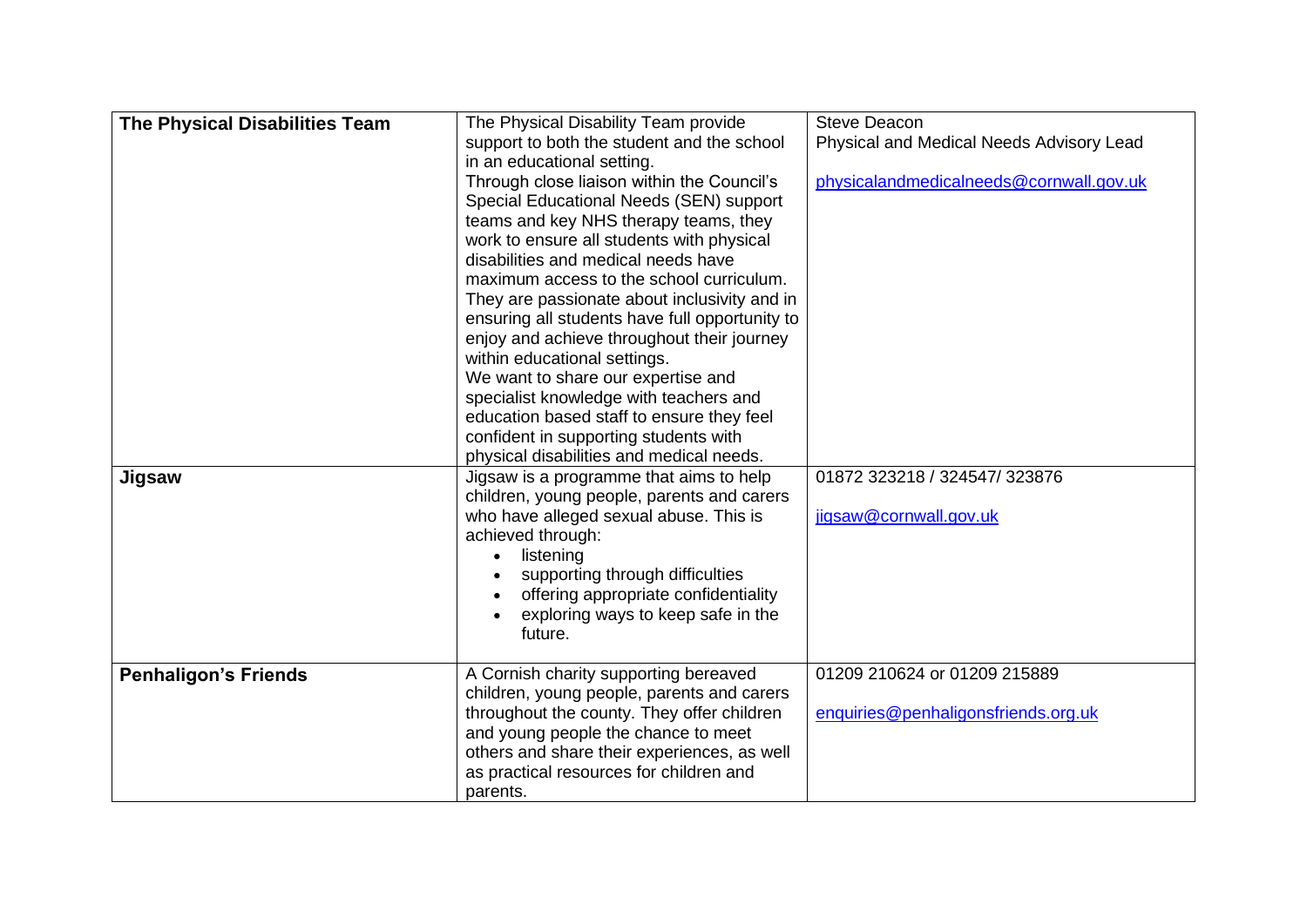| <b>Barnardos</b>     | As one of the UK's leading children's        | <b>Head Office</b>                       |
|----------------------|----------------------------------------------|------------------------------------------|
|                      | charities, Barnardo's works directly with    | 0208 550 8822                            |
|                      | children, young people, parents and carers   |                                          |
|                      | every year. They run over 1000 vital         | NSPCC 24 Hour Child Protection Helpline. |
|                      | services across the UK, including            | 0808 800 5000                            |
|                      | counselling for children who have been       |                                          |
|                      | abused, fostering and adoption services,     |                                          |
|                      | vocational training and disability inclusion |                                          |
|                      | groups.                                      |                                          |
| <b>Gweres Kernow</b> | Gweres Kernow is a small team of             | <b>Gweres Kernow</b>                     |
|                      | specialist social workers and consultant     |                                          |
|                      | clinical psychologists. We work with other   | 01872 326791                             |
|                      | services to safeguard children who have      |                                          |
|                      | displayed harmful sexual behaviours and      |                                          |
|                      | those at risk of sexual abuse. We address    |                                          |
|                      | the health and wellbeing of those children   |                                          |
|                      | and young people with the aim of reducing    |                                          |
|                      | offending and re-offending.                  |                                          |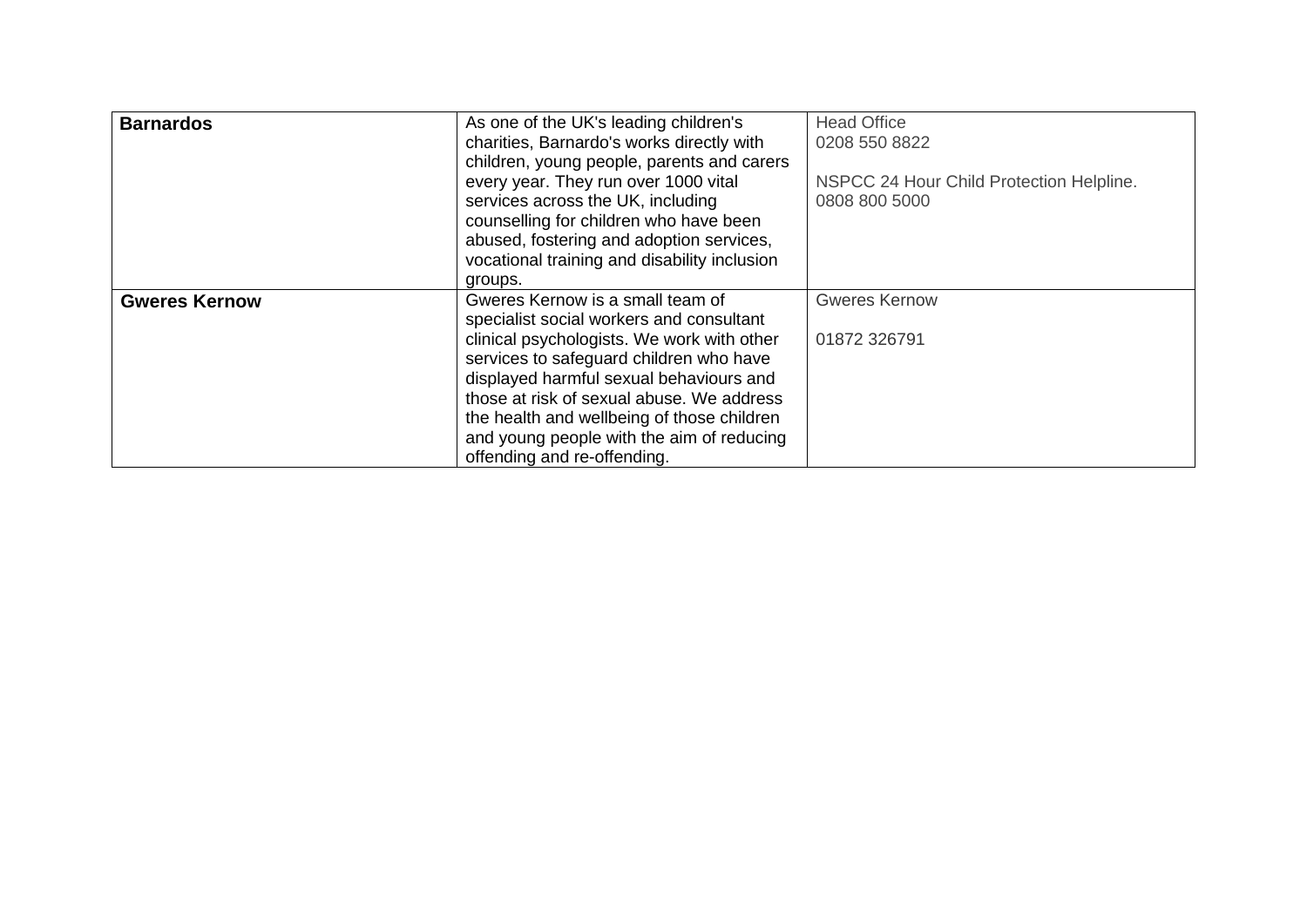| <b>The Education Welfare Service</b> | The Education Welfare Service is aiming to     | <b>Tracy McLennan</b>         |
|--------------------------------------|------------------------------------------------|-------------------------------|
|                                      |                                                |                               |
|                                      | reduce truanting within Cornwall. This is a    | Director, Peninsula Education |
|                                      | joint initiative between Cornwall Council and  |                               |
|                                      | Devon and Cornwall Constabulary. Through       | Tel: 07969 479 506            |
|                                      | this initiative the Police will have the power |                               |
|                                      | to take truants back to school.                |                               |
|                                      |                                                |                               |
|                                      | The Education Welfare Service can also         |                               |
|                                      | offer support and help to pupils, parents (or  |                               |
|                                      | carers) and schools who may be having          |                               |
|                                      | problems with attendance.                      |                               |
| <b>CLIC Sargent</b>                  | CLIC Sargent fights tirelessly to stop cancer  | www.clicsargent.org.uk        |
|                                      | destroying young lives. Their care teams       |                               |
|                                      | provide day-to-day support for each child,     |                               |
|                                      |                                                |                               |
|                                      | young person and family, from information      |                               |
|                                      | and guidance to clinical care and specialist   |                               |
|                                      | play during treatment. They provide            |                               |
|                                      | emotional and financial support and work       |                               |
|                                      | with schools to ensure they access             |                               |
|                                      | education even when they are not at            |                               |
|                                      | school.                                        |                               |

### 12. Pupil progress

Pupil's progress and attainment is an ongoing process of teaching, learning, consolidating and applying. The class teacher and support staff complete this. Children receiving Special Educational Support have Individual Educational Plans (IEP's) which show the support being put in place, enabling the children to achieve their targets. These are shared with parents and pupils. Progress towards the targets are continuously monitored and assessed. Pupils, parents and their teacher review targets and provision and successes are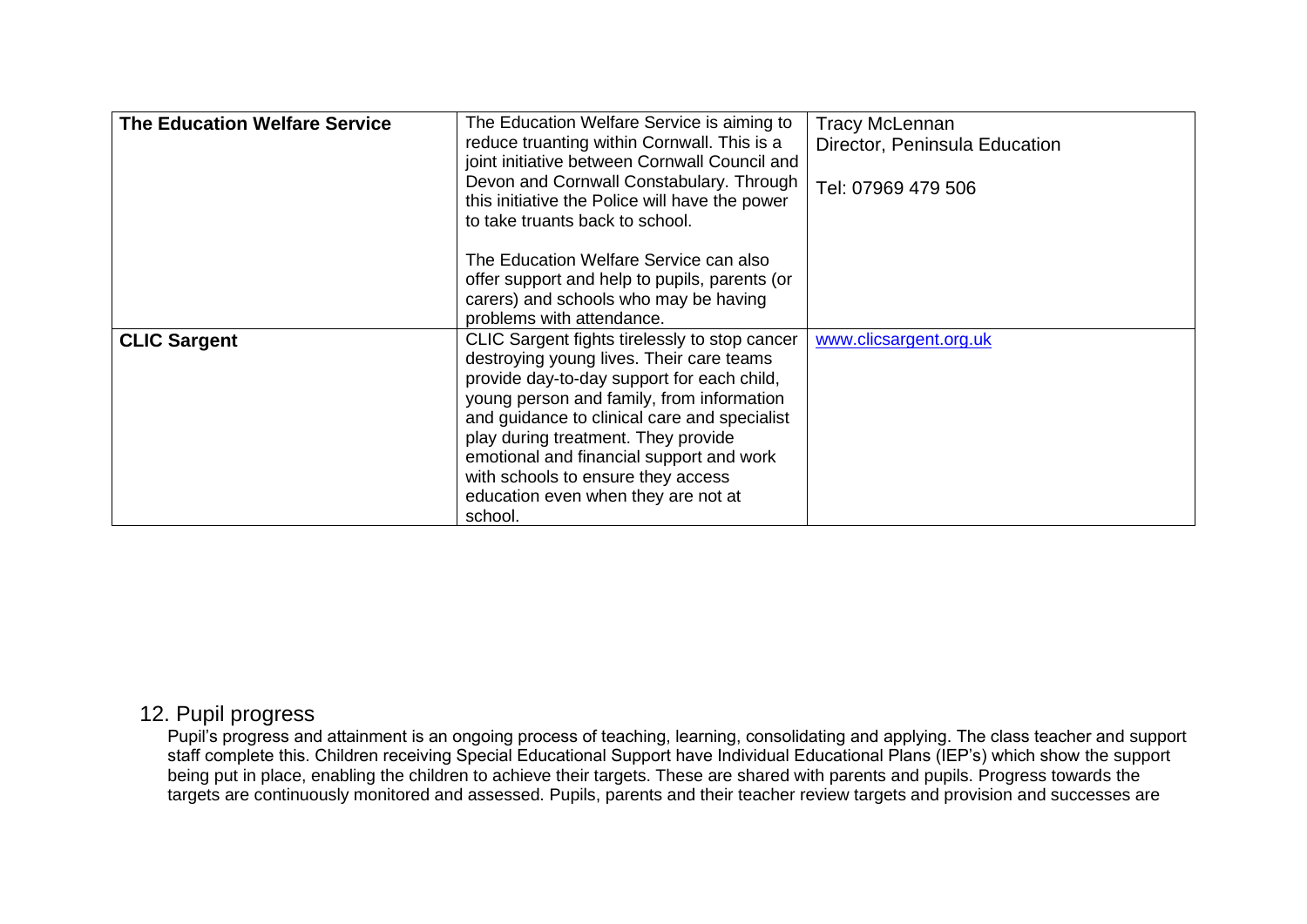celebrated. If a child continues to require SEN Support, new targets and provision are planned and recorded using an IEP. However, if a child makes expected progress they will be removed from the SEN Support register and placed 'On Alert', to ensure that their progress is closely monitored for two further consecutive terms.

Parents can request a meeting with the class teacher, the SENDCo or the Head Teacher. Any concerns with progress are discussed with the Head Teacher, teacher, SENDCo.

All pupils are involved with self-assessments at the end of learning tasks and against learning outcomes in lessons.

### 13. How we know how good our SEN provision is

At St Minver School we are always monitoring and evaluating the quality of our SEN provision. We monitor our provision through Aspire Academy Hub monitoring visits, SENDCo observations and learning walks and conversations with pupils. We also ask parents for feedback and comments during review meetings and through parental questionnaires. In terms of intervention and specific provision, there is an entrance and exit assessment made to ensure the pupils are making progress from the provision. We make any appropriate adaptations as necessary. St Minver School reviews its SEN provision annually using the Aspire Charter Mark, which identifies strengths and areas for improvement, against the statutory requirements stated in the [SEND Code of Practice 2015.](https://www.gov.uk/government/publications/send-code-of-practice-0-to-25) From this, an action plan is produced.

#### 14. If you wish to complain

The first point of contact for concerns should be the class teacher. If you feel that there are still concerns or questions unresolved then contact the SENDCo (Sally Hewitt) or Head of School (Jo Rodwell) to arrange a meeting.

Cornwall's Local Offer can be found on The Cornwall Family Information Services (FIS) website: [http://cornwall.childrensservicedirectory.org.uk](http://cornwall.childrensservicedirectory.org.uk/)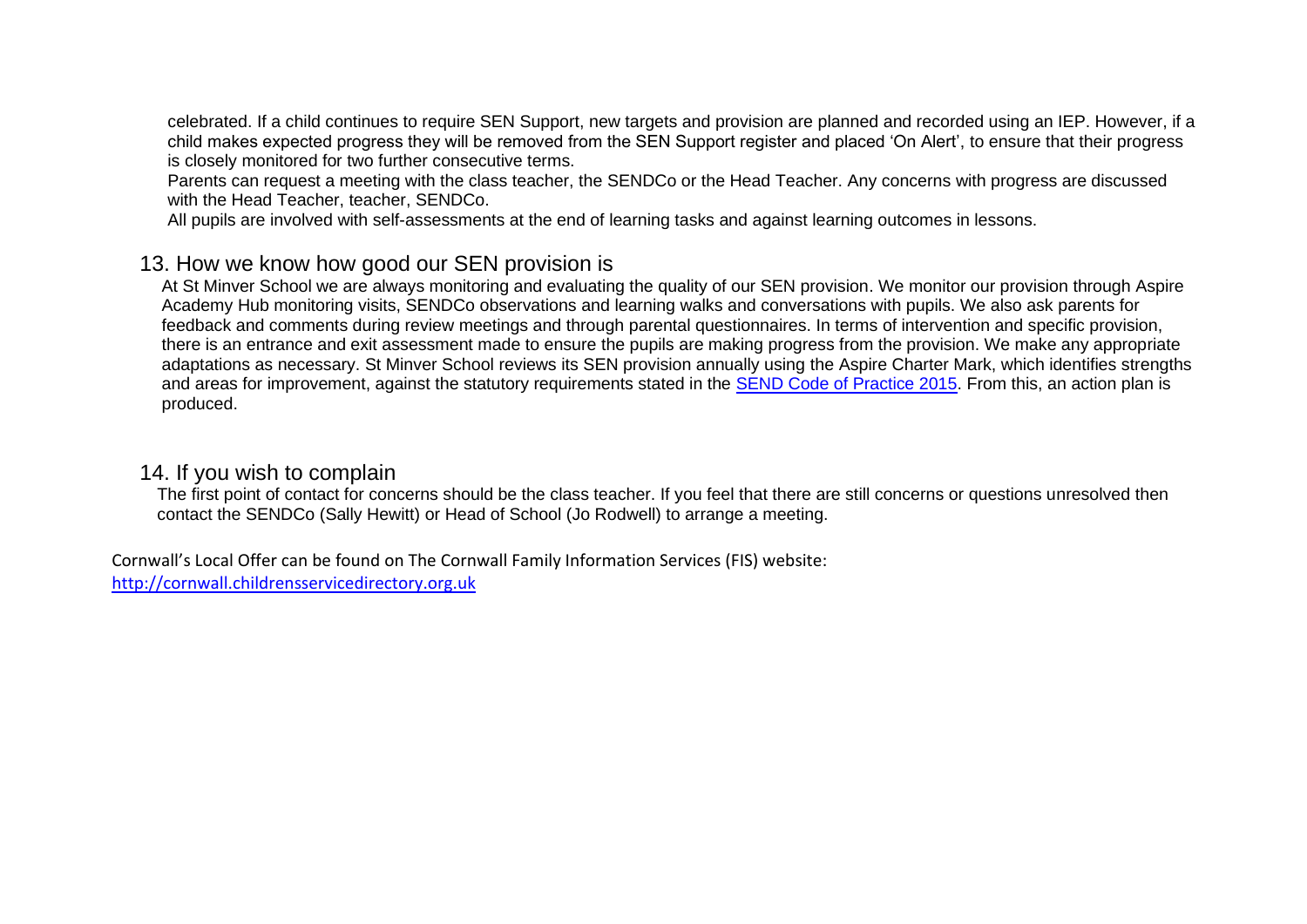### **Answers to Frequently asked Questions**

#### **1. How do people in school know if a pupil needs extra help?**

Our school has an 'open door' policy to parents and have extremely well-developed links with the parents of the children that attend St Minver School. Children's progress and behaviour are monitored through termly tracking systems. Children who may be vulnerable are identified on a Class Vulnerable Group record, used to consider both need and intervention when tracking and reviewing their progress termly. These are shared with all staff.

If a child transfers to our school from another Primary school then we always do our utmost to find out as much information as possible about that child from both parents and the child's previous school. If there are external professionals involved with that child then their opinions and reports are sought after to ensure that we get the full picture of that child.

#### **2. What should I do if I think my child may have special educational needs?**

If you think that your child may have a special educational need then talk to us. We are here to listen and to help. You should talk to your child's class teacher in the first instance and then after discussion they may set up a meeting with the Special Educational Needs and Disability Co-ordinator (SENDCo) and / or the Head of School. Following these meetings steps will be taken to address any concerns you may have about your child.

#### **3. Who is responsible for the progress and success of my child in school?**

The progress and success of your child in school is everyone's responsibility. By 'everyone' we mean all school staff, parents as well as the child themselves. Whole cohort, termly progress meetings with staff ensures progress is tracked and monitored appropriately and discussions about vulnerable groups are timetabled in to staff meeting half termly. Where necessary, specific and targeted intervention support will be deployed.

#### **4. How will the curriculum be matched to my child's needs and how will their needs be supported?**

At St Minver School we are flexible and creative with our approach to the Early Years Foundation Stage Framework and Primary Curriculum and plan lessons to be accessible for all. In all classrooms there are three 'waves' of support: Whole Class (Wave 1) – support and resources available to everyone in that class; Group (Wave 2) – support and resources available or tailored for small groups of children; and 1:1 (Wave 3) – support and resources specifically designed for or accessible by individual children. All lessons are differentiated appropriately according to the needs of the children in that class or group whether it be by the amount of support children will receive, resources they may use or the expectation the teacher has of those children when that lesson is finished.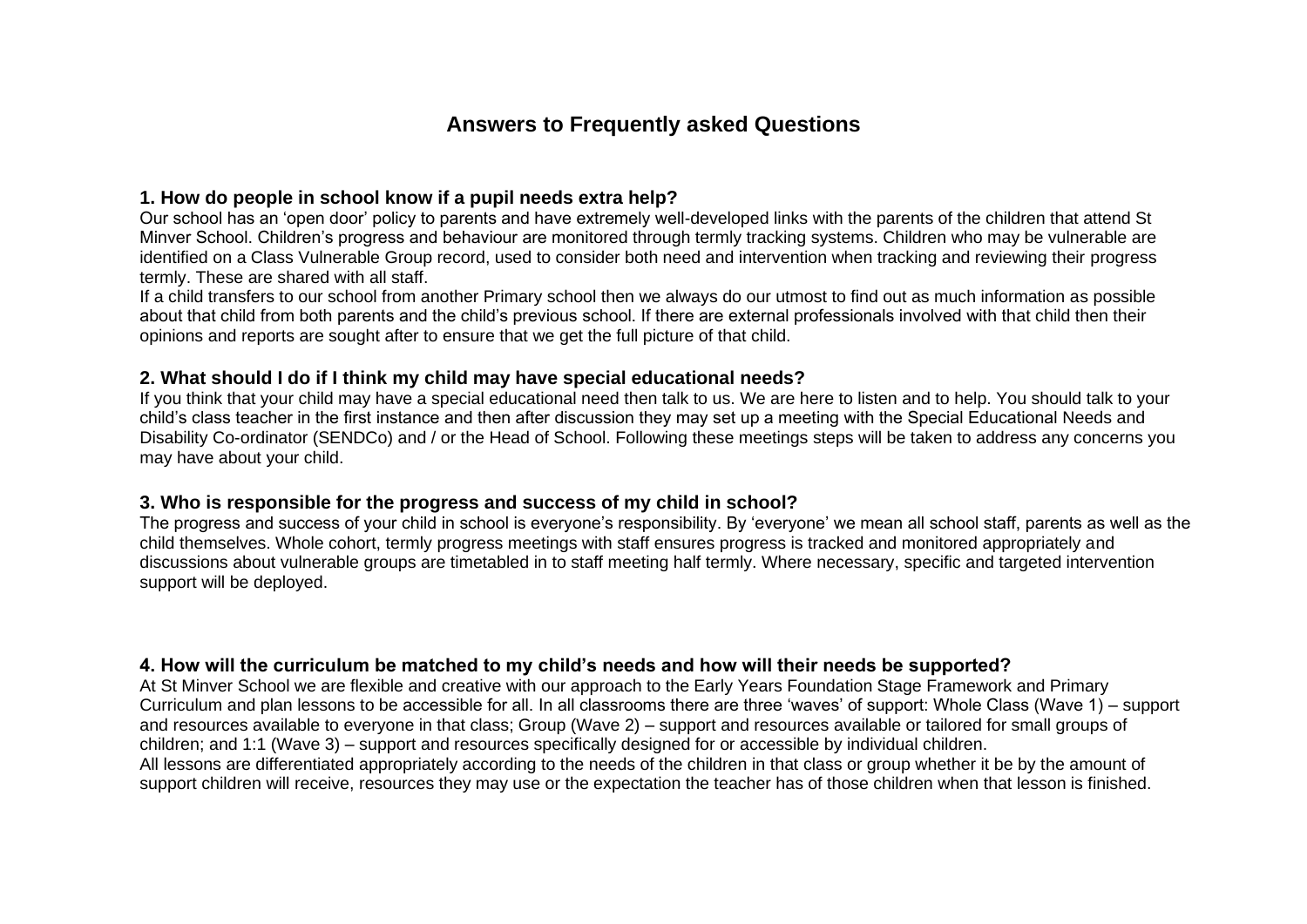Children are sometimes withdrawn from the classroom in small groups or on a one to one basis for more intensive support from a teacher or teaching assistant, or to take part in an intervention program designed to meet and support the needs of that individual or group of children. Children may also be withdrawn by staff for physiotherapy sessions or individual speech therapy support.

#### **5. How will I, and my child, know how well they are doing and how can you help me to support my child's learning?**

St Minver School operates an effective 'open door' policy to create a constant positive dialogue with parents. In addition to this, staff may ask to speak with parents at the end of the school day. Parents and pupils are invited to engage in termly SEN review meeting, and/or Parent meeting in the Autumn, Spring and Summer term and annual reports are sent home to parents. Throughout the year there are 'open afternoons' whereby parents are invited into the classrooms to share the children's learning, progress and support upcoming events e.g. class trips/residentials. All of this constant dialogue between school and parents will help you to support your child's learning at home and inform you of how they are progressing in school. If at any time you wish to discuss your child then meetings can be arranged with class teacher and / or the Head Teacher at your request.

#### **6. What support is there for my child's overall wellbeing?**

Your child's overall wellbeing will be constantly supported in school in a variety of ways. We will help them; to be healthy by ensuring that they enjoy good physical and mental health, by encouraging them to live a healthy lifestyle, keep safe by protecting them from harm and neglect, to enjoy life; to achieve well by giving them opportunities to make the most out of life, by teaching them the skills they need for adulthood, to make a positive contribution to their school, community and society, by being involved in their community and society and discourage involvement with anti-social or offending behaviour, contribute to their economic well-being and by ensuring that they are not prevented from achieving their full potential through economic disadvantage.

#### **7. How do I know that my child is safe in school?**

At St Minver School, we have a variety of measures, policies and procedures in place to ensure that your child is safe. All staff are checked by the Disclosure and Barring Service (DBS checks previously known as CRB checks) and have tier 2 child protection training. There are also named members of staff who are trained to tier 3 in child protection. We have a safeguarding policy and have risk assessments in place for a wide variety of activities and situations that may arise.

#### **8. How accessible is the school environment?**

The school building at St Minver School is accessible to everyone who attends school or who comes to visit us. We have good access to every classroom. We have a disabled toilet and changing facility

#### **9. How will school prepare and support me/my child through the transition from key stage to key stage and beyond?**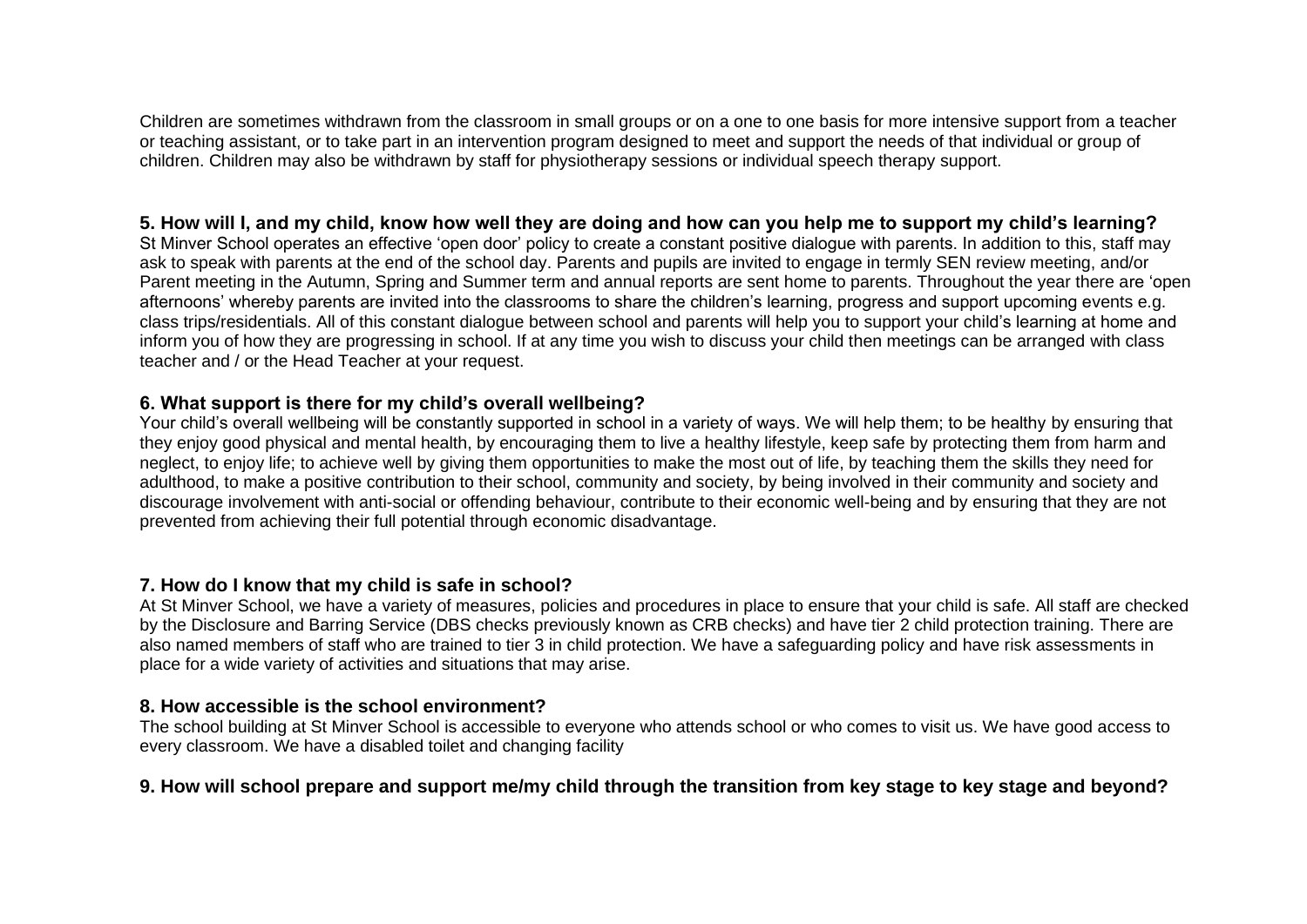Your child will be highly supported by school throughout every transition process. We would meet with everyone involved in supporting a child's needs, talk to the relevant external professionals as well as involving members of staff from the next stage of schooling in these meetings. Where a child is transferring to a secondary school they would be able to undertake extra transition days to allow them to become more familiar with the environment.

#### **10. What specialist services and expertise are available at or accessed by your school?**

A list of specialist services used by the school and are accessible to us are on the Family Information Service website. <https://www.cornwall.gov.uk/health-and-social-care/childrens-services/family-information-service/>

#### **11. How is my child included in activities outside the classroom including school trips?**

Everyone is included in everything at St Minver School. Activities outside the classroom are a part of everyday life for us and we undertake a wide variety of school trips throughout the year. All children are encouraged to take part in after school clubs, and those children who need it are supported appropriately. The same applies when it comes to trips and camps and adaptations are made where necessary to ensure that every child is included whilst at the same time carefully ensuring that those adaptations do not affect the experiences of other children.

#### **12. How are the school's resources allocated and matched to pupils' special educational needs?**

Each year the school decides on an allocation of money for special educational needs (SEN). For all children on the school's SEN register the school itself is expected to meet the first £6000 of any resources and support required by each individual child. For those children with an Education, Health and Care Plan, spending above the £6000 may be claimed back from the local authority up to a limit set by the resources provided by the statement. In addition to this, these children also have access to free resources and support from external professionals such as Educational Psychologists for example. In-school resources and support are detailed in Individual Education Plans (IEPs). These plans are individually tailored to each child on the SEN register and specify which resources will be used to support that child, how much support they will receive and whether any additional adult support will be used.

#### **13. What SEND training have the staff at school had or are having?**

.

The Special Educational Needs and Disability Co-ordinator (SENDCo) has undertaken the following:

- accredited National Award for SEND Co-ordination, a year-long qualification which looks in depth at the differing types of special educational need, research and pedagogy into a wide variety of educational topics as well as how best to support children with SEN in school.
- A Masters degree in Education with an SEND inclusion focus.
- Trauma Informed School (TIS) Practitioner training and continues to attend online update sessions to ensure TIS approaches supported are embedded in teaching, learning and SEND practices.